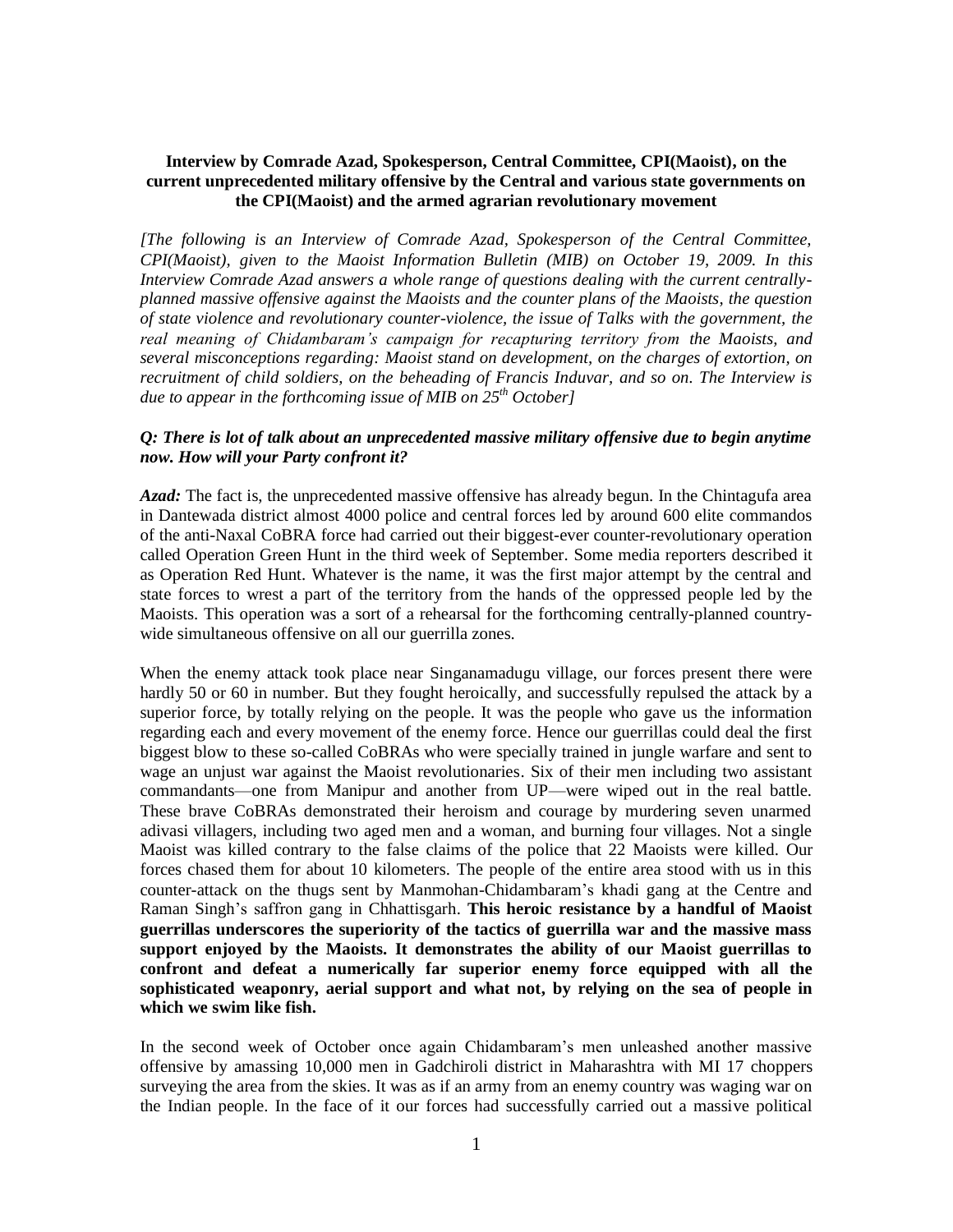campaign against the farce of the Assembly elections that were held on October 13 in Maharashtra.

Here I shall not go into the concrete details of our precise tactics to confront and defeat the unprecedented, massive, brazen offensive on the most oppressed people being unleashed by the Indian ruling classes on behalf of the imperialists and the comprador big business houses. I can only confidently say one thing for the present: **All our plans, policies, strategy and tactics will be based entirely on the active involvement of the vast masses of people in this war of selfdefence. The enemy class cannot decimate us without decimating the entire population in the regions we control. And if it dares to go into an all-out war of extermination of the tribal population the entire socio-politico scene in India will undergo a fundamental shift and will witness a radical realignment of class forces.** All peace-loving, democratic, patriotic, secular forces, all the downtrodden sections of the society will polarize into one pole while the most reactionary, anti-people, authoritarian, traitorous, jingoist counter-revolutionary forces will end up at the opposite pole. Such a polarization is bound to take place as the war advances and the enemy's mercenary forces attempt to turn central and eastern India into a graveyard. The warmongers will be isolated and will face unprecedented social and political crises. However, on behalf of our Party, PLGA, revolutionary mass organisations and organs of people's democratic power, I can assure the people of our country that with their support, direct as well as indirect, we shall deal crushing blows on the enemy's mercenary forces and defeat their plans to hand over these regions to the international and domestic bandicoots.

# *Q: But your forces had killed around 20 policemen, most of them C-60 commandos, in Laheri in Gadchiroli district on the eve of the elections in Maharashtra. Is it not due to incidents like this which is provoking the government to deploy huge forces in these areas?*

*Azad:* No, no. It is the other way round. It is because of the indescribable atrocities perpetrated by the specially-trained anti-Naxal forces that we are compelled to carry out such attacks. If they do not harass the poor, unarmed adivasi population; **if they do not arrest, torture, murder them, and rape their women; if they do not engage in destroying the property, burn villages and crops of the adivasis, if they do not indulge in cold-blooded murders of abducted Maoists and declare them dead in so-called encounters, then why will our forces undertake such attacks?** How can this be a provocation? You know who the C-60 commandos are? They are specifically formed as an elite anti-Naxal force whose one and only task is to kill Naxalites and Naxal sympathisers. If no Naxalite is found they pounce on hapless adivasi villagers, arrest them, torture them, and murder them. And adivasi women have become their objects of rape. You might have heard of the heart-chilling story of a 13-year-old girl from Pavarvel village in Dhanora tehsil who was gang-raped by 5 or 6 commandos led by the notorious Munnasingh Thakur in March this year. Or the case of the gang-rape and murder of 52-year-old Mynabai from Kosimi village by several policemen in Gyarapatti PS in the same Danora tehsil in May last year. For the directors of this war on adivasis—Manmohan Singh, Chidambaram, GK Pillai and others—the gang-rapes of a 13-year-old girl or a 52-year-old woman are only collateral damage in their larger war for capturing the region to plunder its wealth. These rapists are immune from the "rule of law" advocated by Chidambaram & Co. Even after this poor little adivasi girl had identified Munna Singh Thakur by name, you know! Notwithstanding such solid evidence, the loudspeakers of the reactionary rulers—Arnab Goswamys, Chandan Mitras and others—had never bothered to raise a voice against such crimes against humanity perpetrated by these brutes. And what is worse, they even venture to describe these rapists as "brave commandos"! So what these brave commandos are doing in Dhanora tehsil is nothing but reating terror in the hearts of the people. That is why we wiped out around 50 policemen, most of them C-60 commandos, in the past eight months since February.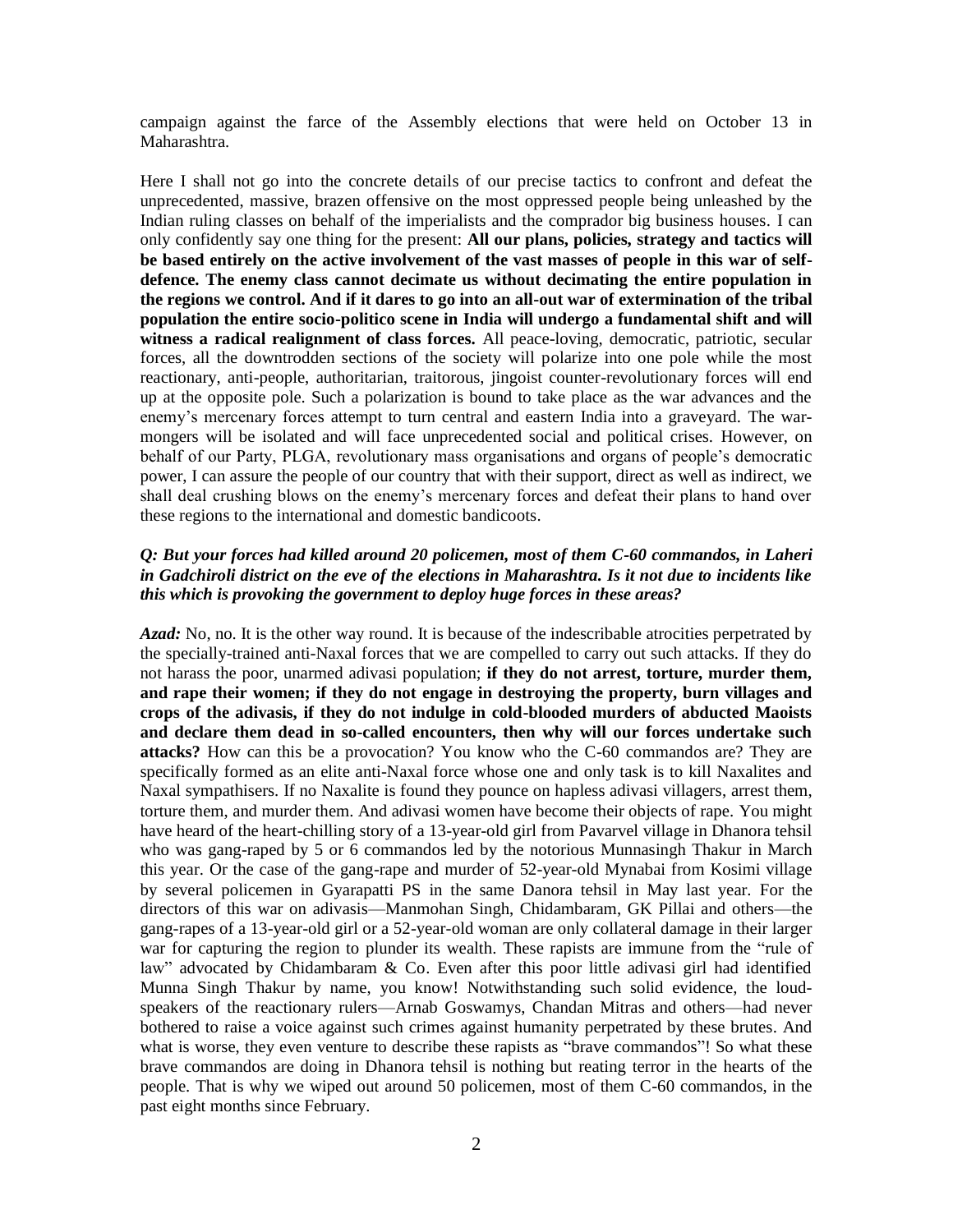No right-thinking citizen of this country would condemn these heroic offensives by our PLGA against murderers and rapists in police uniform against whom no criminal case will ever be filed under this system and no "rule of law" applies to them whatever be their inhuman crimes. We **boldly and unequivocally declare to the world, notwithstanding the shrill cries of the reactionary rulers and their henchmen about our blood-thirstiness and our "senseless violence", that we shall punish these mercenaries if they continue to indulge in such crimes against the downtrodden masses. Every act of ours is in defence of the poor adivasis who are oppressed and suppressed by these policemen who have created extreme insecurity for the people residing in large parts of Gadchiroli. Our attack in Laheri should be seen as part of our fight against state terrorism.** The more such forces enter our areas, the more they will become vulnerable to such attacks. We will continue to wipe out the C-60 commandos, the CRPF, the BSF and other forces who are sent to the area to unleash terror.

For your information, I can confidently say that there are hardly any violent incidents in Gadchiroli on the part of the Maoists this year except the attacks on the C-60 commandos and the cruel policemen. Unfortunately some civil rights organizations and well-meaning intellectuals too had fallen into the trap of the reactionary ruling class propaganda that we are killing innocent policemen some of whom are even adivasis. If they really bother about the escalating violence and sincerely wish to put an end to it, they should question the government as to why it was setting up more and more special anti-Naxal commando forces and spreading terror in the adivasi-inhabited regions; why it is recruiting the local adivasis into the anti-Naxal police force and making them into cannon-fodder in the war against their very people; why it is setting up informers from the poor tribals by threatening them or bribing them with huge sums of money. They should ask where is the law & order problem from the Maoists who had actually stopped the illegal felling of forest trees, stopped the exploitation by the forest officials, forest contractors, timber smugglers, government bureaucrats, police officials, money lenders, non-adivasi landlords who had taken over tribal land against the provisions of the Indian constitution. They should ask themselves whether Maoists had done good or bad by securing a massive increase in the rate for plucking tendu leaves, cutting bamboo, laying roads, selling the minor forest produce and so on. And they should expose and oppose the conspiracy of the government in sending massive repressive force armed with the most sophisticated weapons against the Maoists.

We appeal to all peace-loving citizens of the country to objectively see for themselves who has been creating violence and spreading terror in Gadchiroli and other regions of so-called red terror. They should play a responsible role in reducing violence by demanding the withdrawal of the forces of state terror who have made the lives of the people a veritable hell. They should understand the just nature of our war. There need be no doubt at all that peace will certainly prevail once these forces of state terror are withdrawn from these regions.

# *Q: The general opinion among people outside is that the Maoists are resorting to senseless violence and that many innocent people have become victims in their hands. For instance, the beheading of a Special Branch Inspector recently in Jharkhand. Was it not a cruel act?*

*Azad:* First of all, it is sheer hypocrisy and double-speak on the part of those who are making such a big fuss about the plight of one Francis Induvar. They never speak of the thousands who had died unsung, unwept, unheard in the secret torture chambers maintained by the Indian state flouting every constitutional provision. Not only Maoists and their sympathizers. Every day how many common people are tortured by special branch officers like Induvar in these torture chambers is not recorded. And our honourable Chidambaram calls this sadistic, beastly behaviour of his mercenary force as the "rule of law".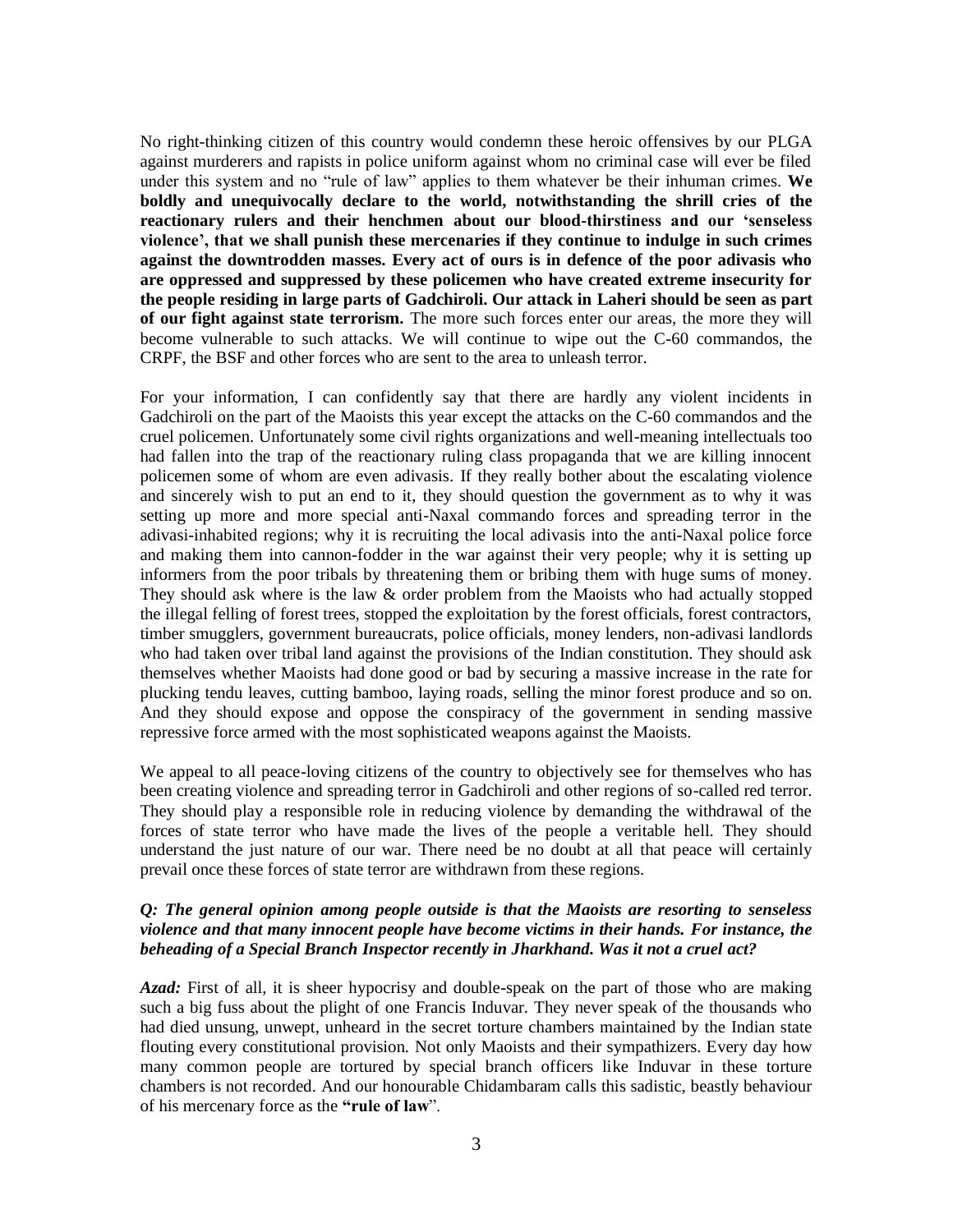Do you know how many hundreds of adivasis were beheaded by the salwa judum-police-CRPF combine in Bastar region? And these sadistic forces set up by the Centre and state had even cruelly cut off the wombs and threw out the fetuses. If you just glance through the pages of the fact-finding reports of several independent organizations like the PUDR, Human Rights Forum, Human Rights Watch, CAVOW, and several others you will find an unending list of the crimes committed by the security forces and state-sponsored vigilante gangs. Why are the so-called analysts who appear on TV channels and throw mud on the Maoists accusing them of mindless violence, completely silent when more than a thousand unarmed adivasis are murdered in cold blood by the CRPF and salwa judum gangs in Dantewada and Bijapur districts in a matter of just three years? Why does their blood boil when one inspector is decapitated while keeping mum regarding a thousand other beheadings and mutilations that make the case of Induvar a relatively insignificant thing? **I once again assertively say that the case of Francis Induvar is an exception and not the rule. This has to be kept in mind while trying to pass judgements on Maoist violence. As for the act itself we do not encourage such beheadings even if the police carry out such brutalities.** 

We will punish the enemy but there is no necessity for using cruel methods. No doubt, the anger of the victims of police violence is too difficult to control. When our guerrillas capture a cruel police officer especially one who has been responsible for the murder of several of our comrades there is bound to be serious reaction due to pent-up anger. However, cruelty is the trait of the policeman who serves the exploiting classes. **For the Maoist revolutionaries who serve the masses of the people and aspire to build a new socialist society free of all class exploitation, cruelty is an anathema. We will educate our cadre so that such beheadings do not occur in future.** 

We also appeal to the policemen and intelligence officials not to engage in activities against the Maoists and the people. They should realise how they are being used by the reactionary rulers as cannon-fodder in unleashing a war of terror against their own people, how they have become pawns in the hands of unscrupulous self-seeking politicians who sell the country's interests for a few crumbs thrown by the imperialists and the big business houses, and we assure them if they desist from such activities we have nothing against them. We Maoists are aware that it is the poor and the starving people who are forced to join the police force and we do not wish their families to be left grief-stricken. We too share the grief of Ms Sunita Induvar and her children. But the rulers have compelled us to take up such actions for our own self-defence.

**Our violence is revolutionary counter-violence. It is neither indiscriminate nor mindless as alleged by the reactionary ruling class representatives who cite some instances without context in their desperation to prove that Maoists are blood-thirsty monsters. When the enemy knows he is fighting an unjust war against the overwhelming majority of the people, when he knows that Maoists enjoy enormous support of the masses, when it is clear to him that he is fighting a losing battle, particularly during periods when he is losing his men in the war against the Maoists, what would he do except spreading lies and slander to boost up the morale of his own forces?** 

## *Q: But there are reports in the media that 6000 people were killed in Maoist-related violence in six years? How do you explain this?*

*Azad:* This is a part of the propaganda war and psychological war unleashed by the reactionary rulers. There is as much truth in this as there is in the propaganda of a George Bush that Saddam Hussein was in possession of weapons of mass destruction. A George Bush destroyed an entire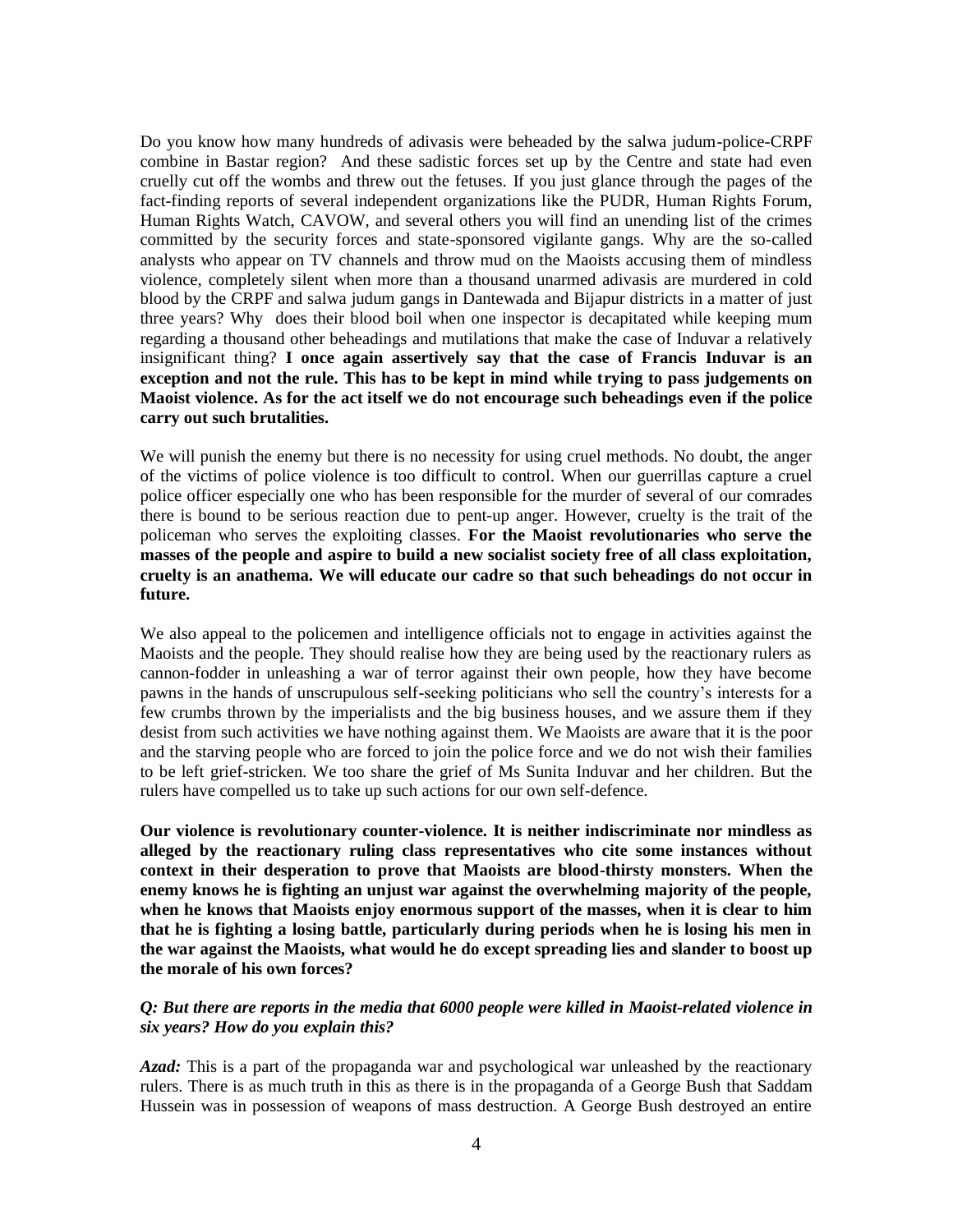country with his one big white lie. And our Sonia-Manmohan-Chidambaram gang wants to destroy the entire adivasi community in the mineral-rich areas under Maoist influence by spreading deliberate lies of senseless violence by Maoists. It is really unfortunate that a section of the media has become a vehicle for the proliferation of such lies and distortions.

We challenge the TV channel which spoke of 6000 killings by Maoists to come out with a concrete split-up of the figures. You select any period and analyse the violence on both sides, and you will find that the total number of unarmed innocent civilians and Maoist revolutionaries murdered by the police and state-sponsored vigilante gangs has always been far greater than the policemen and people's enemies punished by the Maoists. More than half of the 6000 deaths you are speaking of consists of those killed by the police and gangs like salwa judum. The hypocritical manner in which some papers and tv channels report on violence makes disgusting reading. If a hundred Maoists are murdered by the police and 50 policemen killed by the Maoists, a paper writes that "150 people killed in Maoist-related violence". This creates an impression in the public mind that 150 were killed by Maoists.

Some of the distortions and lies appearing in the media about Naxal violence are extremely obnoxious. For instance, Chhattisgarh DGP Vishwa Ranjan spread a lie that eight of a family, including a two-year-old and five women, were burnt alive in the village of Kesikodi in Kanker district in the second week of August. The entire media ran banner headlines condemning the Maoists for their inhuman and sadistic act and calling upon the government to crush the Maoists with an iron hand. Within two days it turned out that such an incident had not occurred at all. But **the media lacked the honesty to admit its mistake and apologise to the Maoists for having run a vicious campaign against them.** What was worse, the police gave the episode an added twist by charging the Maoists with spreading the lie so as to trap the policemen and carry out a massacre! And once again the media faithfully churned out this police story.

Let me take another instance which occurred just over a fortnight ago. On October 2, there was a massacre of 16 people belonging to Kurmis and Koeris by Musahirs over a land dispute in Khagaria district in Bihar. For two days, the entire media spat venom against the Maoists describing us as murderers and blood-thirsty monsters but by  $4<sup>th</sup>$  the chief minister of Bihar and the police top brass clarified that Maoists have no connection whatsoever with the said incident. **However, none of the newspapers or the electronic media bothered to tender an apology for their irresponsible and vicious attack against the Maoists. Even worse, channels like the**  *Times Now* **had even continued this vicious propaganda a full week after Nitish Kumar himself ruled out any Maoist link with the incident. But images get implanted in the public mind and the media is mainly responsible for spreading such lies and false propaganda against Maoist violence.**

In this context, I would draw your attention to one such incident that happened five years ago. Howrah-Delhi Rajdhani express was derailed for reasons best known to the railway authorities and several passengers died in the accident. The blame was immediately put on the Maoists. We had explained that we had nothing to do with the mishap but the media continues to repeat this lie against us and a section of well-wishers too fall prey to this vicious propaganda.

As for our revolutionary counter-violence, you should note that it has always been selective and organized. Our targets are proven die-hard class enemies, leaders and activists of armed vigilante gangs, policemen and special police officers who unleash attacks on the people and our revolutionary forces, corrupt officials, anti-people political leaders who are instrumental in policy-making, and proven police informers and covert agents who are sent by the police into the ranks of the revolutionaries. Without verifying the incidents, the media is just parroting the police version in the most irresponsible and casual manner. I agree there have been some mistakes in the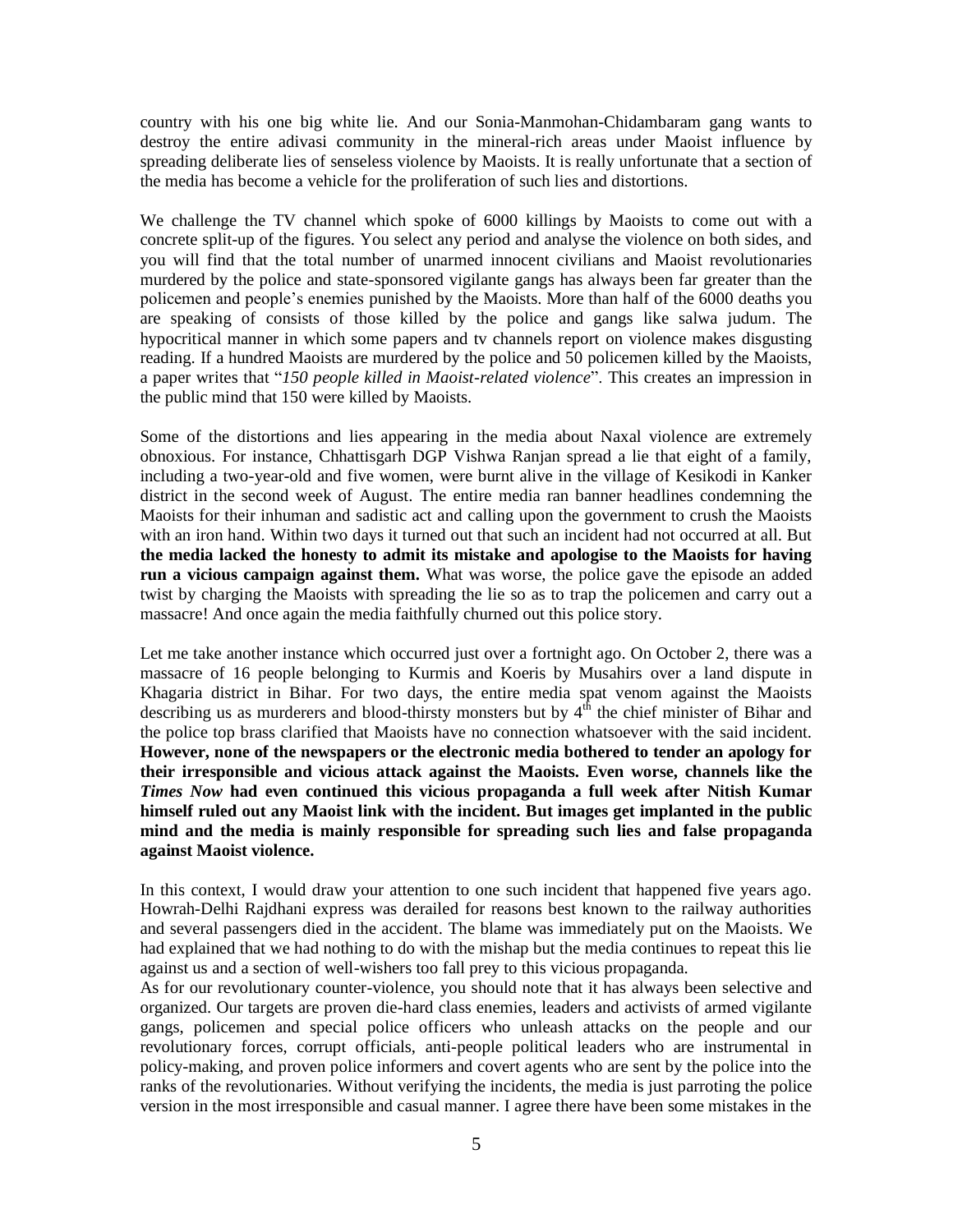course of our people's war which are an exception. However, each and every mistake committed by our forces has been frankly and promptly admitted publicly, and the comrades responsible for such incidents are warned or punished in accordance with the seriousness of the mistake. We have never hidden our mistakes, lapses, weaknesses and shortcomings. Our review documents reveal this very clearly.

## *Q: Manmohan Singh and Chidambaram have been repeatedly appealing to the Maoists that they are prepared to sit down for talks if the Maoists lay down arms. How do you respond to this call?*

*Azad:* I can say this is the most absurd proposal which only stupid minds can think of. **It shows that these men are either completely ignorant of the historical and socio-economic factors that had given rise to the Maoist movement or are too intoxicated by the brute force that they possess by which they dream they can stamp out a movement rooted in the socioeconomic causes.** With such men at the political helm of India one can only foresee a terrible tragedy for the vast masses of the Indian people who reject this system and opt for a revolutionary alternative.

Manmohan and Chidambaram and all the brains in their think-tank should understand why a significant section of the people led by the Maoists have taken up arms in the first place. Can anyone who has a capacity to think imagine that Maoists have taken up arms only to lay them down without arriving at a solution to the issues confronting the Indian society? **If Manmohan and Chidambaram think they are doing us a favour by offering the proposal for talks without touching upon the actual issues that serve as the basis for our armed struggle they are only living in a fools"s paradise.** It is not that these men who occupy the highest pedestals in the government do not know these things. They only want to pretend that they are for peace and that it is the Maoists who are intransigent and reluctant to sit down for talks.

If these representatives of state terrorism really want to sit for talks then they have to fulfill several conditions all of which, of course, fall within the ambit of the very Constitution by which these gentlemen terrorists swear.

## *Q: What are those conditions?*

*Azad:* I am just coming to the point. They should stop illegal abductions of Maoists and people suspected to be supporting Maoists. They should put an immediate halt to tortures and murders of unarmed people, instruct their so-called security forces to desist from raping women in Maoistdominated areas, abandon their policy of destroying the property of the people and burning adivasi villages. They should withdraw the police and para-military camps from the school buildings, panchayat community buildings and from the interior areas so as to instill a sense of security among the people. They should disband the state-sponsored armed vigilante gangs like salwa judum, sendra, gram suraksha samiti, nagarik suraksha samiti, shanti sena, and various types of cobras and tigers since all these blood-thirsty gangs are unconstitutionally established by the police top brass and the political leaders. An impartial judicial commission of enquiry should be formed to go into the inhuman atrocities by the police, CRPF, other central forces and the vigilante gangs on Maoists and the people at large and basing on the investigations the culprits should be punished as per the law. All political prisoners i.e., those arrested for being Maoists or on suspicion of aiding the Maoists, should be released unconditionally. They should repeal all draconian laws and Acts such as the Unlawful Activities Prevention Act (UAPA), Chhattisgarh Special Powers Act, etc. They should disband the government-organised concentration camps in the name of rehabilitation of the adivasis displaced from their villages, pay adequate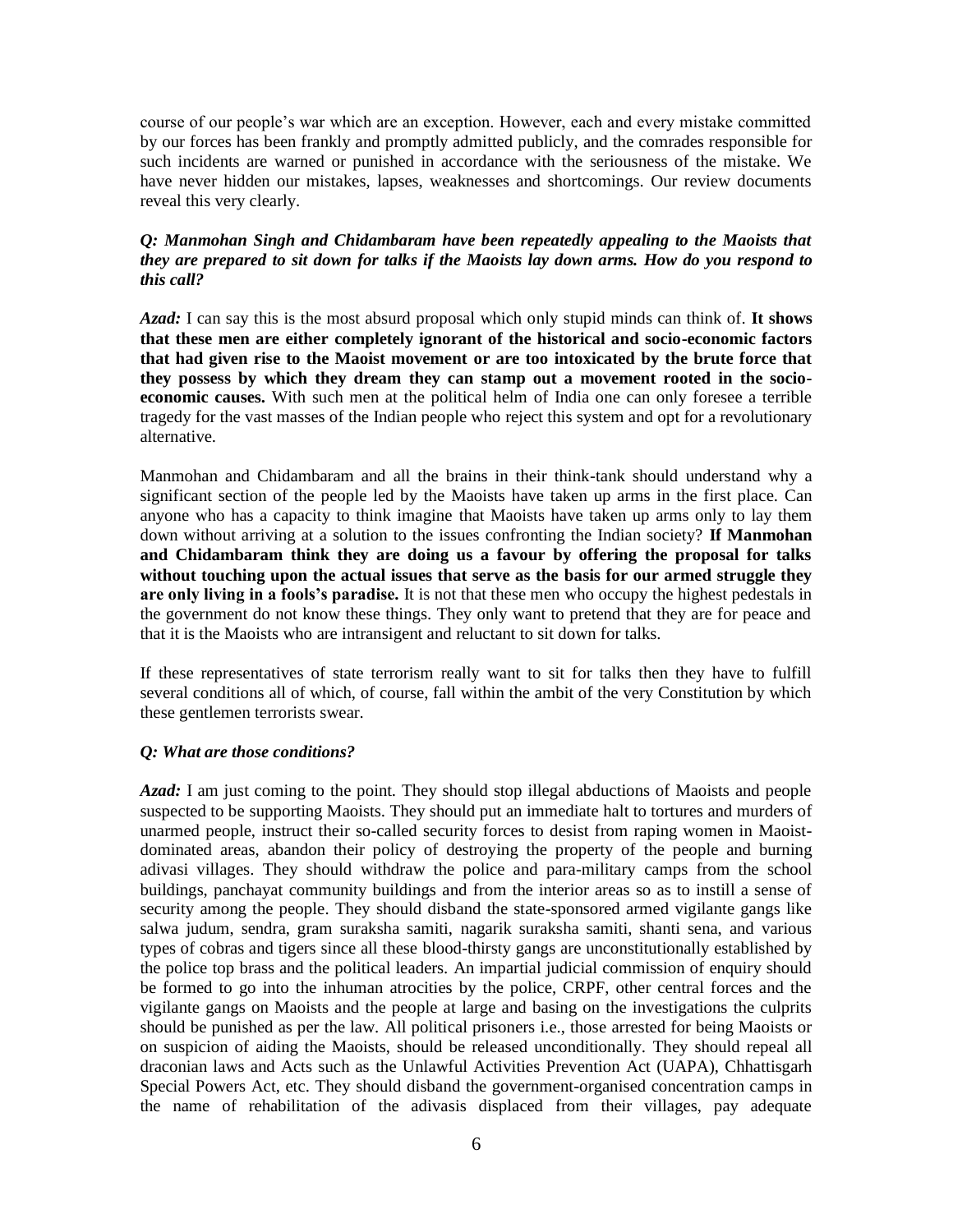compensation to over one lakh adivasis who were forcibly displaced by the salwa judum gangs and the CRPF-police combine. Likewise, all those who have become victims of state and statesponsored terror, i.e., those who were murdered, maimed, raped and pushed into a state of mental trauma should receive adequate compensation. Through all these measures they should create a conducive democratic atmosphere in all these regions before placing their proposal for talks.

As for socio-economic issues, the lands of the tribals should be handed back to them wherever they are snatched whether in Salboni (West Bengal), Kathikund (Jharkhand), Lohandiguda, Pallamad, Bodhghat, (all in Chhattisgarh) Niyamgiri (Orissa) and elsewhere. The mining and other so-called development projects that lead to displacement of the tribals and destruction of their way of life should be immediately disbanded. All the MOUs signed with the imperialist MNCs like Vedanta and the big business houses like the Tatas, Mittals, Essar, Jindal, etc should be scrapped. The lands snatched away from the tribals by unscrupulous landlords, other nonadivasis, and by the government should be restored to their rightful owners. These demands might sound utopian and revolutionary but there is nothing extraordinary in them. Most of these fall within the ambit of the Indian Constitution while others are needed for creating a conducive atmosphere for talks.

If these are fulfilled, then one can think of talks to discuss on the deeper issues that are blocking the real development of our country.

## *Q: What you say will never be accepted by Manmohan and Chidambaram as it would mean betraying their own class interests. So don't you feel that by laying down arms without such pre-conditions you can save your forces from the brutal offensive by the Centre?*

*Azad:* We know that these die-hard agents of the ruling classes whose real social base comprises of hardly five per cent of India's population can never think in terms of the interests of the remaining 95 per cent of the population. They will not accept even these Constitutional demands unless the people rise up and bring enormous pressure or rebellions break out in their own police and other armed forces.

No people's force in history has preserved itself through meek submission to the enemy. **Maoism teaches us that self-preservation is possible only through war. You cannot defend yourself against a powerful and extremely cruel enemy by submitting to him meekly.** You have to choose the appropriate method to fight a relatively superior and powerful enemy and only by this one can ensure the preservation of one's forces. Whoever had surrendered to the enemy or had laid down arms had gone over to the enemy camp. For instance, the leadership of the communist party had betrayed the people by laying down arms in 1951 in the midst of the glorious Telangana armed agrarian struggle and turned revisionist. So a war of self-defence alone can ensure the preservation of the revolutionary forces.

And once you lay down your arms then of what use is your force to the people who are daily groaning under the oppression and suppression by the feudal forces, land and forest mafia, and the various wings of the Indian state? Without a people's army can the people achieve even a bit of justice? How can you expect an army, however small it may look at the present juncture, to abandon arms when the state's armed forces are engaged in brutal suppression of every people's movement? It is yet another thing if an agreement could be reached by both sides on a cease-fire without pre-conditions. On this thing there could be some discussion and some agreement may also be reached if men like Chidambaram give up their irrational, illogical, impracticable, absurd condition that the Maoists should abjure violence if they have to sit for talks.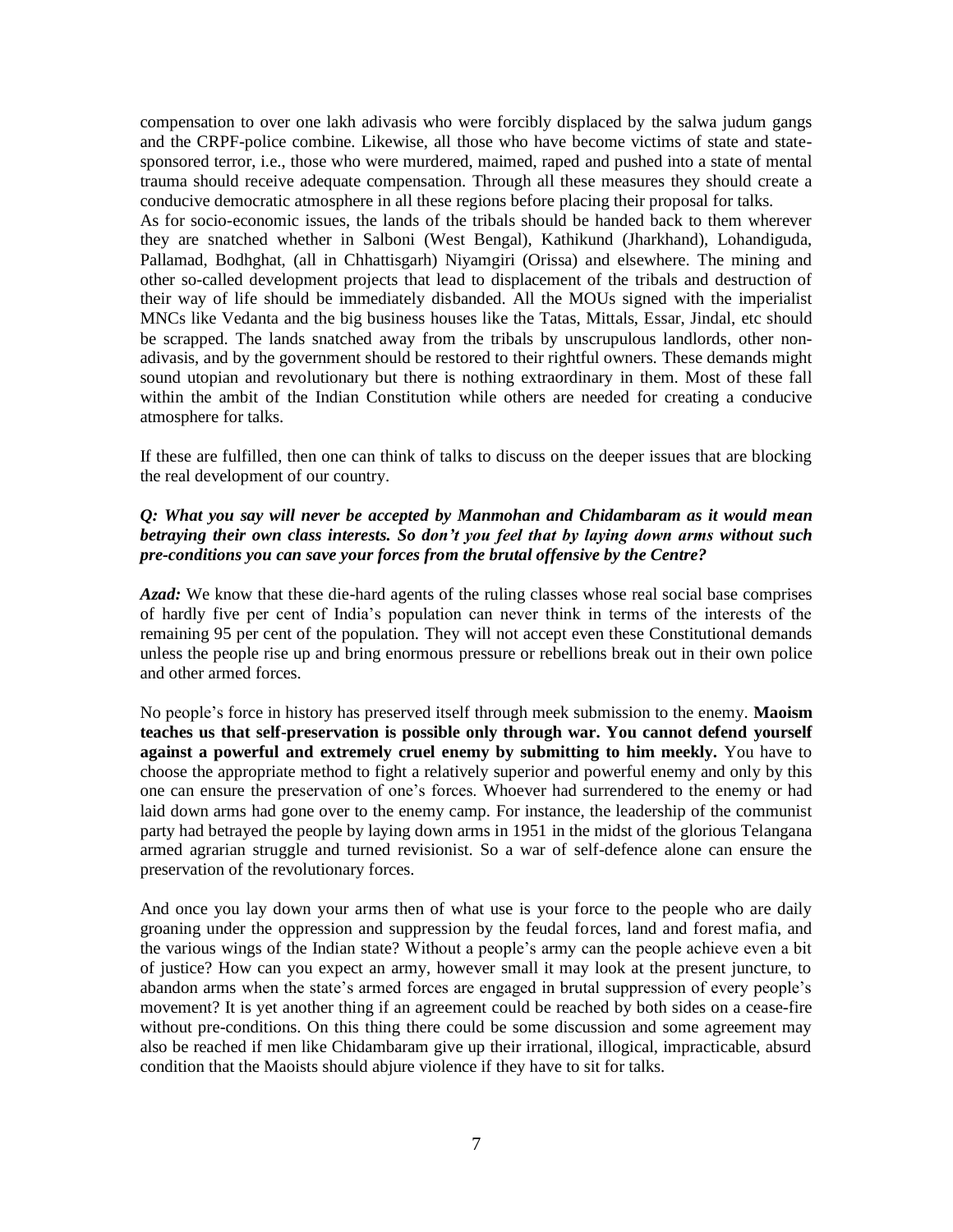## *Q: When you take into account the serious setbacks suffered by the armed national liberation movements recently in many parts of the world such as in Sri Lanka, how do you think you can confront the mighty Indian state and succeed?*

*Azad:* Every war has its own particular, specific features. The war waged by the LTTE in Sri Lanka received a severe setback due to several mistakes which were explained vividly in a recent interview by our Party Secretary comrade Ganapathi. You cannot compare a people's war waged under the leadership of the proletariat over a vast territory spread out over a few lakh square kilometers of area with a war waged by non-proletarian leadership in a small area roughly the size of a big district in India. Moreover, the people's war we are waging is based on the Maoist principles of guerrilla war. Until the time we reach a decisive stage in our war, we will not fight a positional war in a small area against a superior force that is likely to resort to aerial bombardment if needed. **We can fight the mightiest enemy by properly adhering to the principles of guerrilla warfare. We will hit the enemy when and where it is convenient to us, and not when and where he provokes us.** His aerial surveys cannot locate the guerrillas who mix up with the people or are in constant mobility. His air sorties too would fall on the wrong targets, may be sometimes on his own men (smiles). It has happened several times in Iraq and Afghanistan. We will even change our battle fatigues and move in the dress of civilians. **It will be impossible for the enemy to target us if we adhere to these methods. He will only end up killing civilians and help us in getting more recruits into our guerrilla army. That"s what the salwa judum had done. Thanks to salwa judum our guerrilla army has expanded rapidly.** 

It is the same story everywhere. A George Bush had created more enemies for the American imperialists. He helped Al Qaeda, Taliban and several other Islamic organizations find recruits and provided them with a justification for waging a jehad.

The unfolding explosive situation makes it impossible for these reactionary rulers to maintain stability or control the mass uprisings and armed resistance even if they continue their mad policy of continuously increasing their repressive forces while the vast majority of the Indian population languishes in extreme poverty and misery. The more these vultures spend people's funds to strengthen the state apparatus and the state's forces in order to ensure their own security and marginalize the vast majority of the Indian people who are left without even food, drinking water and the minimum necessities of life, the more they will become the objects of people's wrath and hatred. By stepping up repression instead of addressing the problems of the oppressed the reactionary rulers of India are digging their own graves by creating hundreds of thousands of Maoist guerrillas.

Guerrillas will learn how to fight and defeat the Indian army, or for that matter, even the US Marines. That's how the guerrilla army was born and developed to this stage. They learnt how to fight and inflict lethal blows on the elite anti-Naxal special forces and various Commando forces, they learnt how to fight the central para-military forces, the Naga, Mizo Battalions, who are projected as an invincible force. They had also dealt the first big blow to the COBRA force. They will teach the Indian Army too a fitting lesson if they ever dare to enter deep into the Maoist guerrilla zones. With tremendous mass support and participation in the people's war, the Maoists are confident of defeating the conspiracies of Chidambaram & Co and grow stronger from an escalation of the war just as it grew into a qualitatively stronger and highly steeled force after the reactionary rulers unleashed the cruel terrorist campaign through salwa judum in Dandakaranya, sendra and NSS in Jharkhand, harmad vahini and the social fascists in West Mednipur.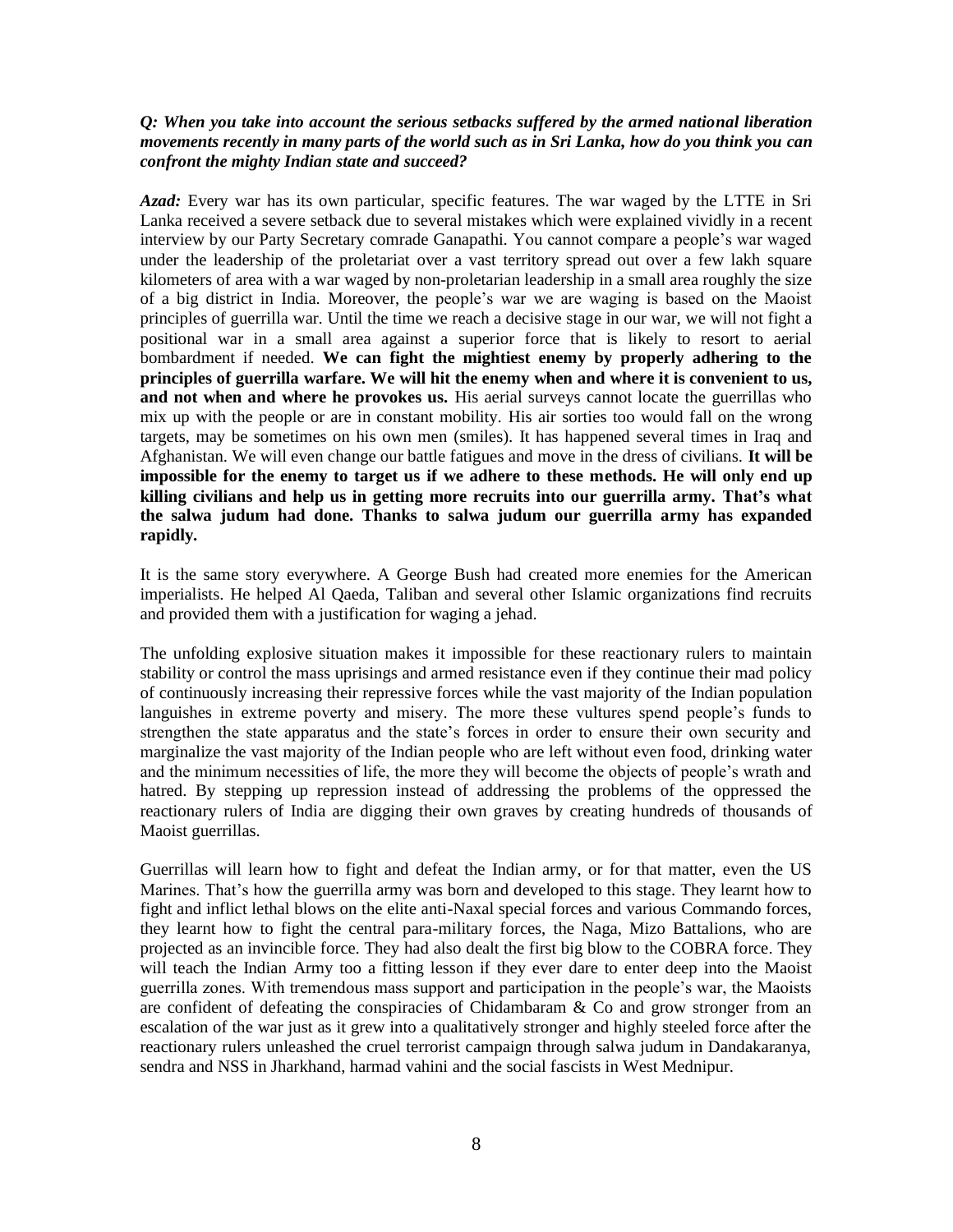**Repression breeds resistance. And the more Chidambaram"s men go about terrorizing people, killing, torturing, raping and creating havoc in the adivasi areas, the more intense and extensive will be the armed resistance of the masses, and the stronger will our army become.** This is the logic of historical development. Hence we will utilize the situation created by the enemy's white terror to organize armed resistance on a far wider and extensive scale than ever before. As I said before, we live among the people and if the enemy destroys the entire population, we are willing to die with them rather than submit to the enemy.

It is the people who make history and not a George Bush or a Manmohan Singh or a Chidambaram. These vultures who prey on the corpses of millions of helpless people will be washed away by the unfolding tsunami of people's revolts throughout the country.

## *Q: Then will you never be ready for talks with the government by laying down arms as a precondition?*

*Azad:* Never, not even in our dreams we can think of such a step. We have taken up arms for the defence of people's rights and for achieving their liberation from all types of exploitation and oppression. Laying down arms means a betrayal of the people's interests.

We may lose some forces in this brutal offensive by the enemy. But you must keep in mind that when the people's war began we had only a handful of committed cadre. Today it has grown into a mass Party with an All India character and we have a people's army for the first time in the history of the revolutionary movement in India. Even if we lose some forces we shall rebuild the movement as we are now doing in Andhra Pradesh. You will see the results of our painstaking underground work in the near future.

# *Q: Chidambaram has been saying that this is not a war against the Maoists but only a police operation. How do you describe the ongoing offensive?*

*Azad:* This is sheer deception and a jugglery of words which the rulers of this country have mastered right from the days of Chanakya. What is it if not a bloody war when 75,000 welltrained para-military forces are mobilized against their own citizens aided by helicopter gunships, mine-proof vehicles, mortars, rockets and heavy artillery? And add to this an equal number of the police forces of the states in the war zones. This is a force which is greater in size than the armies of most countries in the world. And this force is trained and guided by the Indian Army which is playing a key role in the entire operations. The IAF has deployed its Garuda commandos and is ready to fire on the people and other non-combatants under the pretext of self-defence. Only a Goebbels and Chidambaram have the guts to say it isn't a war. **In fact, armed revolutionary war has been confronting armed counter-revolutionary war ever since the Naxalbari armed revolutionary upsurge.**

But there is a hidden reason why Chidambaram has been repeatedly saying his military onslaught is not a war on the Maoists. Chidambaram is a shrewd and cunning man. He is aware of the implications if he officially declares a war. If it is a war then he has to adhere to the provisions of the International Geneva Convention.

But nevertheless, Article 2 of the Fourth Geneva Convention states that signatories are bound by the convention even in situations of armed conflicts where war has not been declared. We hope all civil rights organizations and democratic forces will bring pressure on the Indian government to abide by the Geneva Convention even if it deliberately denies going into war with the Maoists. We hope Chidambaram will instruct his forces waging war against us not to harm non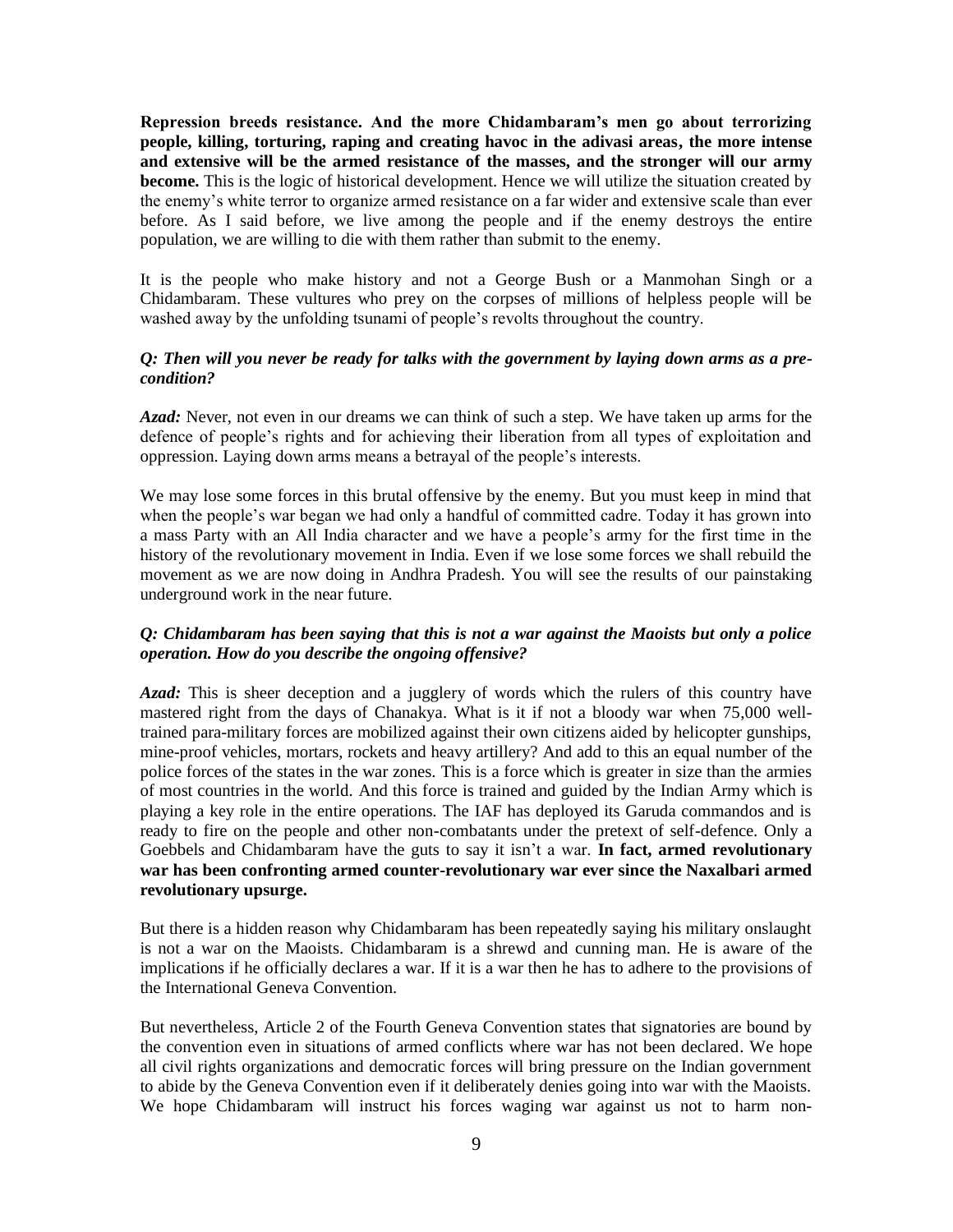combatants or civilians, not to kill those who are wounded or detained during the war, not to indulge in mutilation, cruel treatment and torture; not to indulge in rape of women guerrillas arrested and the adivasi villagers, and to adhere to all judicial guarantees which are recognized as indispensable by civilized peoples. It will be the bounden duty of the civil rights organizations and the media to ensure that Chidambaram who talks of the 'rule of law' ad nauseum will ask his men to adhere to these minimum provisions of the Geneva Convention during the current war.

# *Q: The government, leaders of mainstream political parties, and even some civil society leaders have been emphatically saying that there is no other option before them but to go for a military solution as the Maoists are blocking development work in the areas they control and are keeping the people in abject poverty. Why don't you allow development work to take place?*

*Azad***:** This is another myth circulated by the ruling classes and parroted by the media and some *circari* (pro-establishment) intellectuals who hide behind the façade of civil society. Even supposing the Maoists are blocking the so-called development work by the government, how much percentage of the population is affected by it? If we take the Maoist-controlled areas as such, they embrace hardly 2 % of the Indian population. Even if we consider the areas under our direct influence, it would be no more than five per cent though the geographical area may be more. Then what are these gentlemen, who yell incessantly about lack of development in Maoistheld areas, doing in the rest of the areas that are home to 98 % of the Indian population? Who is keeping 77 % of the Indian population in abject poverty? Why are they living in grinding poverty with just Rs. 20 a day? Who is stopping the government from bringing development in these regions and improvement to their lives? Who has caused the suicides of two lakh farmers in just ten years? Are not Manmohan Singh and Chidambaram responsible for this great human tragedy which is a direct fall-out of their imperialist-dictated neo-liberal policies?

The BJP and the Congress have both turned the lives of the common people into a veritable hell. They brought forth SEZs to fatten the comprador business houses and the real estate mafia who are their blood brothers. How much of the funds sanctioned for development in the areas outside the Maoist influence actually reach the poor and the needy and how much goes into the pockets of these political leaders, bureaucrats and contractors? **Several independent studies had revealed that more than 50 % of the funds allotted for the so-called development are siphoned off by these very bureaucrats, police top brass and political leaders who spit venom against the Maoists.**

**If a people"s committee consisting of independent eminent personalities and social activists is set up and an enquiry is conducted into the assets of all the bureaucrats, police officials, political leaders, and businessmen, I think we can ferret out several trillions of rupees worth of illegal assets that can be put to good use. It is the imperialists, the feudal forces and the comprador big business houses that are blocking genuine development. It is the local gentry, the land mafia, the hoarders, unscrupulous moneylenders and landlords who are blocking real development in the rural areas.** In the name of development, lakhs of adivasis and other sections of peasantry have been displaced from their villages by successive governments whether it is led by the saffron gang of Vajpayee or the khadi gang of Manmohan Singh. **What these rulers are carrying out in these regions is not development but destruction, pure and simple.**

It is also not a fact that the Maoists are opposing or obstructing all the schemes of the government. No scheme that is really beneficial to the poor is blocked by us whether it is by the government or an NGO. A visit to our areas would prove this beyond any doubt. Can you imagine that Maoists who work for the people will oppose anything that is really beneficial to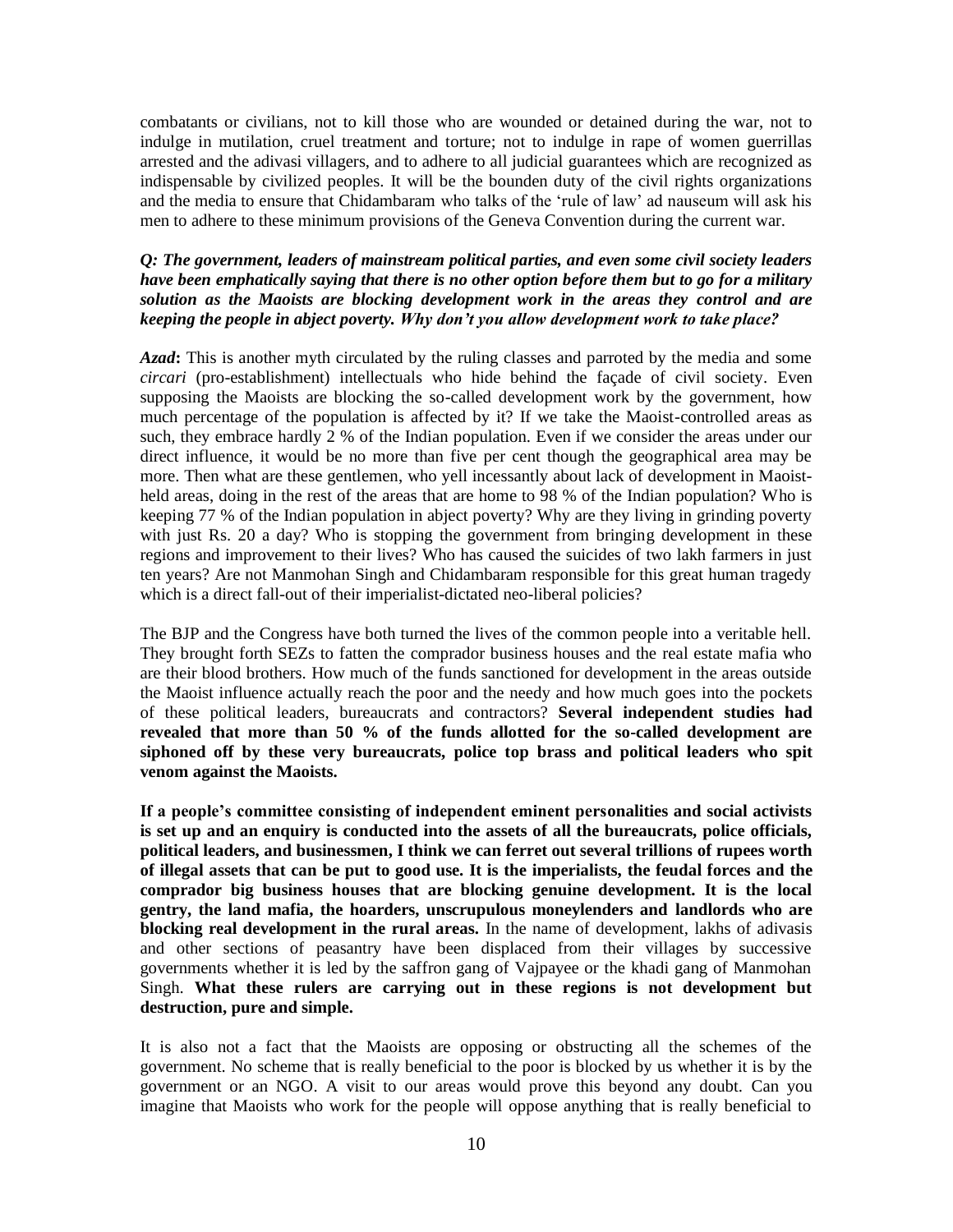them? And if they do, would they not be isolated from those very people? How can you explain the ever-increasing mass support to our Party if we are doing anything against the will and wishes of the people? We are only opposing projects that lead to massive displacement, submerge entire villages, or snatch away fertile lands from the peasantry–projects such as the Netrahat Firing Range that displaces 224 villages in Palamau, Latehar and Gumla districts, dams like Mandal and Auranga, Abhijeet Power Project and Essar steel plant in Latehar, Bhushan and Jindal projects in East Singbhum and Saraikela-Kharsewan districts, all in Jharkhand, Pallamaad mines, Bodhghat project, and Tata steel plant in Lohandiguda in Chhattisgarh, Jindal steel plant in Salboni, POSCO and Kalinganagar steel plants in Orissa, Jindal's bauxite mining project in North Andhra, and so on. The sanction for these projects was done without the consent of the local people, and in most cases, the land was forcefully acquired with the help of the police and the goondas of the management. In some cases, a drama of convening the gram sabhas and taking their consent (through intimidation and even at gun-point) was enacted. We shall lead the people against these anti-people projects and the secret deals made by the rulers with the imperialists and the comprador capitalists. Only anti-people die-hards can say this stand of ours is against real development.

### *Q: Chidambaram has been describing you as bandits, terrorists, murderers, extortionists and so on?*

*Azad:* This belligerent attitude on the part of the Home Minster, who has many resemblances to the hawkish Donald Rumsfeld, is not at all surprising to us. It reflects the fascist mind-set and political bankruptcy of our reactionary rulers who are incapable of waging political battles with the Maoist revolutionaries. It is a sign of their desperation and their extreme ideological-political weakness. Now I wish to make three points on Chidambaram's refusal to recognize the CPI(Maoist) as a political party.

**Firstly,** this guy is too enamoured of a military solution to the Naxal issue; he wants to just bomb us out of existence by describing us as terrorists. If he recognizes the CPI(Maoist) as a political party then he would have to logically try the political solution to begin with. But once you describe your enemy as a terrorist and a bandit engaged in ruthless, mindless violence, then you have no hassles in bombing him out of existence. Not a political party, hence no political solution-so runs the perverted logic of this gentleman heading the Union Home Ministry who received his apprenticeship in the thriving "war on terror" industry from the American imperialists. The war cabinet comprising of Manmohan, Chidambaram, GK Pillai remind us of the war cabinet under George Bush.

**Secondly,** the infamous statement that equates Maoists with bandits betrays the utter ignorance of the man who, to the misfortune of the vast majority of the Indian people, has come to occupy the helm of the Home Ministry. He is ignorant of the ideology, political programme, strategy and tactics of one of the biggest political parties in this country, a Party that is the only real opposition to the so-called mainstream political parties. One cannot but feel sorry for this ostrich that refuses to utter the truth even as he yells that Maoists are the "*single biggest threat to the country*", that they are spread over 2000 police station areas in around 200 districts in 17 states, and so on. Then what prevents him from calling the CPI(Maoist) a political Party is something he will never be able to explain.

I suppose he imagines that a political party should be something akin to his own Congress party run by coteries and cliques comprised of a handful of leaders and extra-constitutional powers who are answerable to none, obnoxious dynastic culture, or in one word, a non-transparent, autocratic structure without any democratic functioning in the real sense of the term. In fact, none of the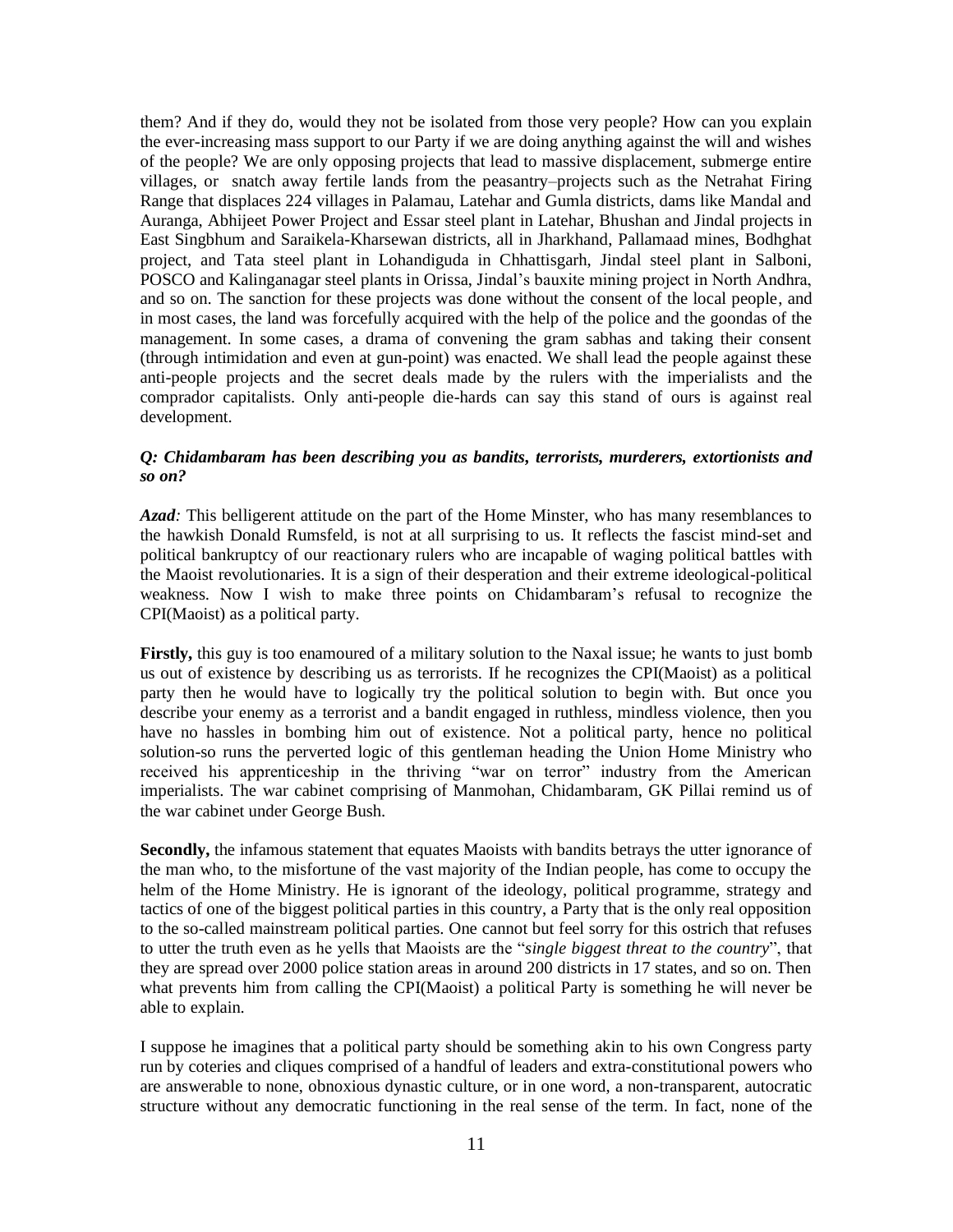mainstream parliamentary parties can come anywhere near our Party in terms of democratic functioning. Our Party holds plenums at all levels every two years, conferences as frequently as we can, and a central Congress every five years. Every Party committee is elected at these forums. Not only in the Party, in all our mass organizations, organs of people's power and other departments too, the same practice is followed. And you can imagine how extremely difficult it is for an underground party operating in the midst of the severest enemy onslaught, to practice such democratic methods.

**Thirdly,** I should say that in one sense, the title of bandit by our die-hard enemy is a compliment to us. When we hear such an attacking tone from our enemies we are doubly assured that we are going in the correct direction. In China, the reactionary ruler and traitor Chiang Kai-shek, who was an agent of the Anglo-American imperialists, described the Communist Party of China as a bandit party and the communists as red bandits. Comrade Mao took it as a complement and said that if the communist revolutionaries expected good words from the enemy then there must be something basically wrong with their line and practice. Even supposing we are red bandits who rob the rich to feed the poor, like some sort of robin hoods, as some believe, it is still not too bad a thing. But Chidambaram & Co are white bandits who rob the poor to pay the rich.

Interestingly, while Chidambaram refuses to recognize us as a political Party, even some police officers like the former DG of BSF, ML Kumawat, have better clarity at least on this question. People like Arnab Goswamy of *Times Now,* who not only reflect the views of Chidambaram and the police top brass but also embellish them with their own perverted logic, become wild when someone says CPI(Maoist) is a political party. How can a party that beheads an Inspector be called a political party, he thunders. But even a schoolboy knows that not just beheading, but burning alive and massacring, thousands of Muslims, Sikhs and Christians, raping women of the minority communities, and organizing mass murders of over 10,000 revolutionaries in the past four decades, have not disqualified the Congress and the BJP as political parties. On the contrary they remain the two biggest representatives of the ruling classes.

If violence alone is to be taken as the criterion to determine whether an organization is a political party or not, then there will not be a single party left in the country's political scene. For instance, even at the peak of the revolutionary war in Andhra Pradesh, studies had shown that in any given period, the violence between the two ruling class parties, the Congress and the TDP in Rayalaseema region alone, took a far higher toll of people's lives than the casualties in the entire state in the hands of the Naxalites. Stories of such rampant, brutal violence between sections of the ruling classes in their dog-fight for power abound in the states of West Bengal, UP, Bihar, Tamil Nadu, Kerala and several other states. Then with what logic do these so-called analysts argue that a few punishments on the part of the Maoists disqualify it as a political party?

All these ostriches betray their stupidity by imagining that they can transform a political party into a non-political entity with the wave of a hand. Will these ostriches ever lift their heads from the sand?

## *Q: Speaking to some TV channel Chidambaram said he would love to be the Minister for Environment and Forests so that he can sit in a forest lodge and study books. Any comments?*

*Azad:* (*laughing loudly*) This is the cruelest joke of the decade. If, to our misfortune, Chidambaram becomes the Minister for Environment and Forests, then would there be any forests worth the name left?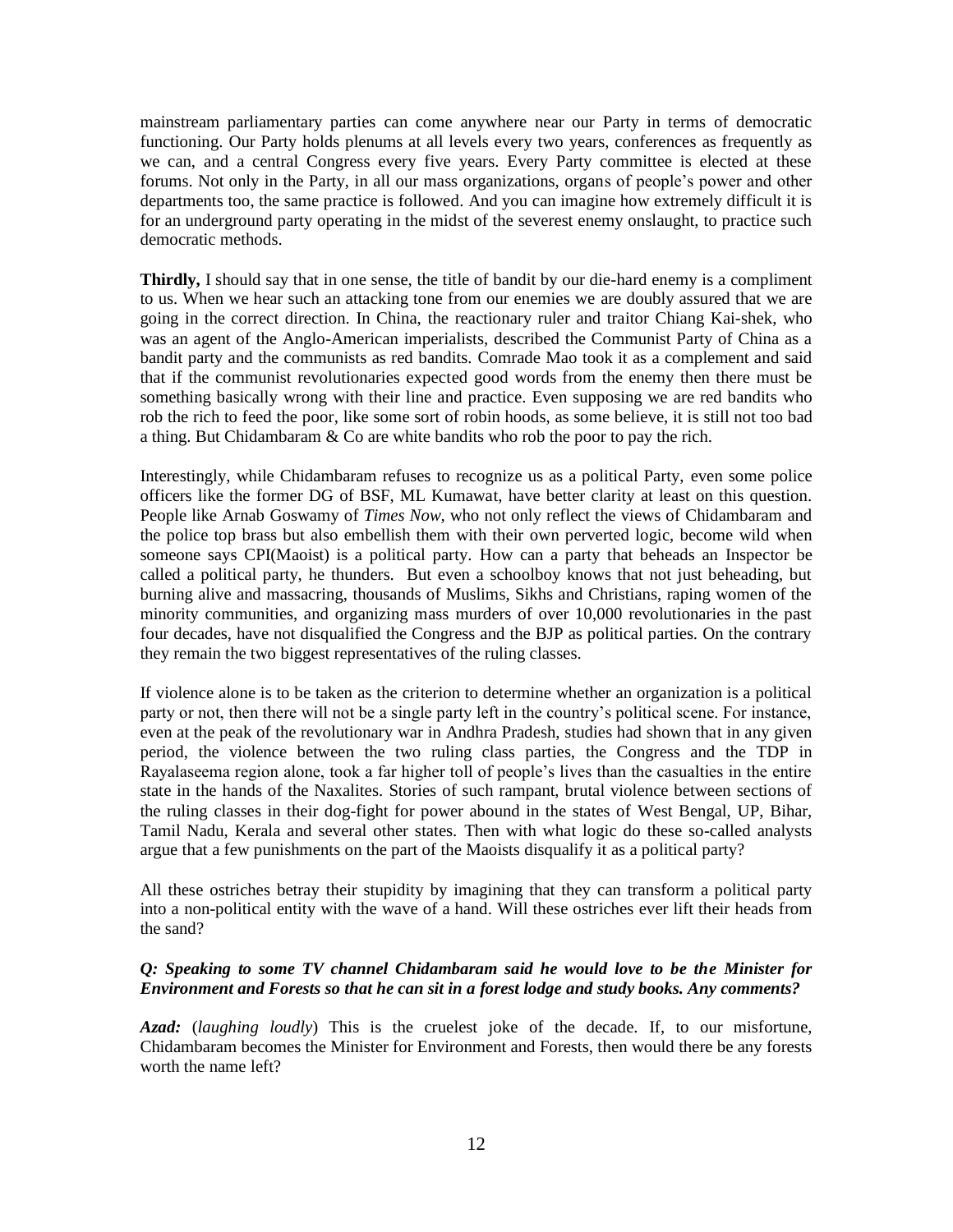The reason why Chidambaram is longing for the environment ministry is not difficult for any keen observer of the unfolding events to understand. The files of many mining and so-called development projects are languishing in the shelves of the Ministry of Environment for want of clearance. The bauxite project of Vedanta Aluminum Ltd, a subsidiary of UK-based Vedanta got the clearance from the Environment ministry in April this year after pending for a long period. The Company is devastating the Niyamgiri Hills in Kalahandi and destroying one of the oldest indigenous tribes of India—the Dongria Kondhs.

The big steel, aluminum magnates and forest contractors want someone very close to them who will clear their projects without any hassle. If the Environment Ministry is in the hands of their loyal agents that would be the end of all their woes. No wonder, Chidambaram is longing to take over this job. One thing is certain: with Chidambaram at the helm of the environment ministry several more millions of adivasis would be displaced from their traditional homes, the forests would be decimated, the traditional way of life and the cultural identity of the adivasis would be destroyed, water sources polluted, and ecological imbalance would further aggravate.

Moreover, the entire forests will be on fire as the people's war will spread even more rapidly due to the current repressive policies of the government. So can poor Chidambaram fulfill his longcherished wish to study books in peace?

## *Q: Now tell us something about the development work in the areas under your control?*

*Azad:* If you visit the adivasi villages in our areas running into a few thousands in the vast hinterland of Chhattisgarh, Jharkhand, Bihar, West Bengal, Andhra Pradesh, Orissa and Maharashtra you will see what real development means to the poor of this country. The most essential thing and a pre-condition for achieving real development in the lives of the people is an end to feudal and other types of rapacious exploitation. In the adivasi areas, the ruthless exploitation by the forest officials, revenue officials, contractors, village mukhiyas, non-adivasi landlords and traders, and the policemen makes their very survival an impossible thing. Manmohan Singhs and Chidambarams may go on shouting from roof-tops about trickle-down effect, percolation of growth, and such abstract phrases that have absolutely no meaning or relevance to the poorest of the poor. As long as the poor masses are in the vice-like grip of the rapacious exploiters who are ruthless to the core, you cannot imagine any sort of improvement in their lives. This is true not only in the adivasi areas but throughout the country.

So the first thing I wish to emphasise is that our people's war had put an end to this terrible exploitation and oppression of the people living in the areas of our struggle. This itself has brought about a qualitative leap in their living conditions. From a life of slavery and animal-like existence these down-trodden masses are now living in relative freedom, administering their own lives and deciding their destiny. However, they have to ward off the attacks by the state's armed forces and state-sponsored vigilante gangs who are desperately trying to re-establish their lost hegemony and bring these proudly independent communities under their rapacious exploitation. Hence the people will fight unto the last man and woman to defend their new-found freedom and life of dignity and independence under the people's governments.

The second point I wish to emphasise is that development is basically linked to the class struggle of the masses. I will not dwell into the details of the struggles waged by the adivasis under our Party leadership. There is literature on that. I only wish to point out that people had increased their real incomes quite significantly after we took up struggles against exploitation by the tendu contractors, bamboo contractors, forest department, road-laying contractors, traders, moneylenders, landlords, and so on. Through these struggles the adivasi peasants have been able to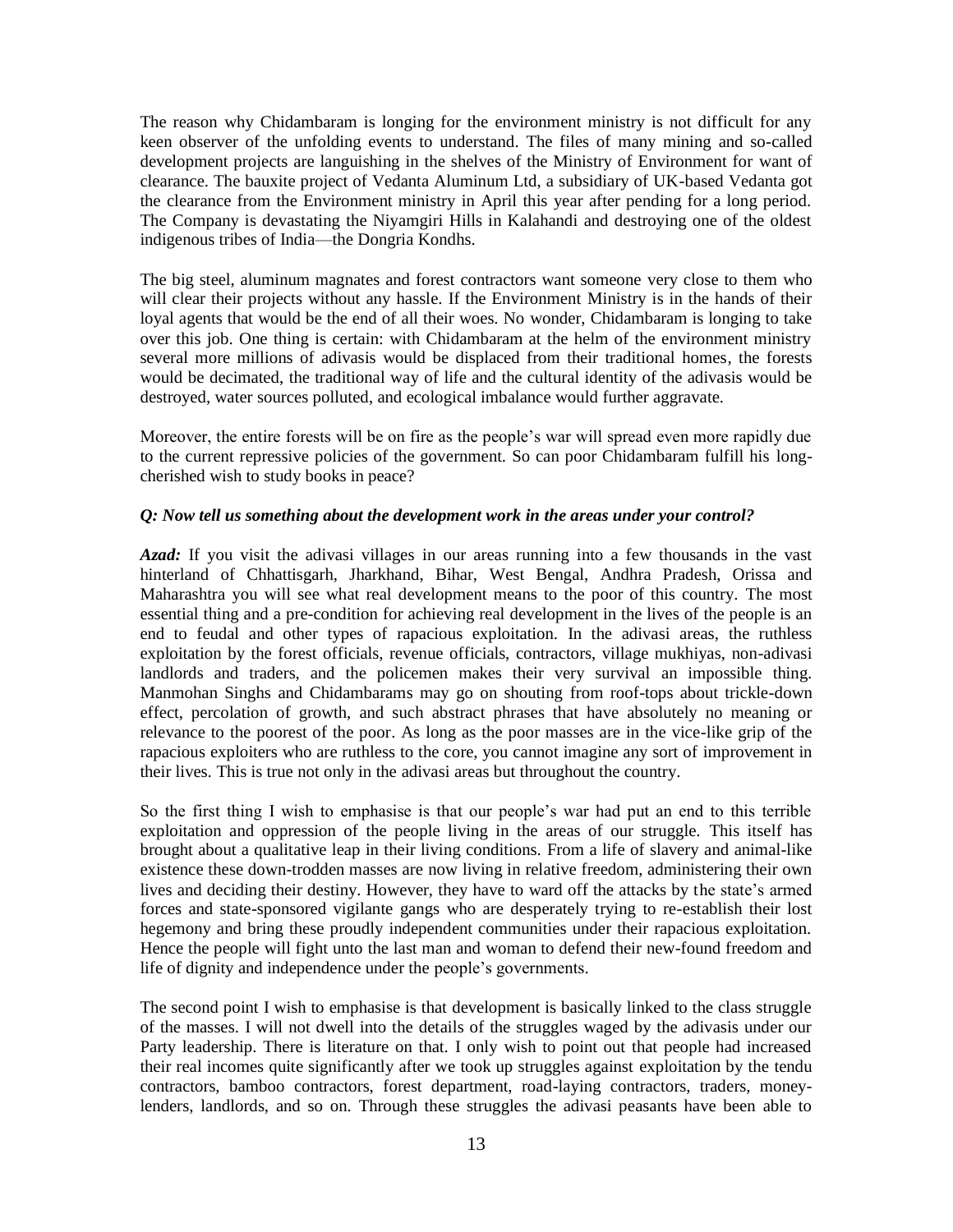increase their incomes and standards of living. The liberation of the people from feudal customs, traditions, values and attitudes due to the conscious effort of our Party has also contributed to releasing the initiative of the masses, particularly women, tremendously.

Now after the formation of the people's governments, there has been further improvement in their lives due to improved productivity in agriculture, formation of co-operatives, mutual-aid teams, proper utilization of local resources, marketing of minor forest produce, setting up poultry farms, piggeries, fish farming and other productive activities. The development in our areas is carried out by the people's governments. You must keep in mind that we are carrying out the development activities in the midst of the incessant murderous attacks by state's armed forces and state-sponsored vigilante gangs, i.e, under the most severe constraints. Hence defence of the people's government and the gains achieved by the people too is an important task of these governments. We had eight departments under each people's government. A few months ago we established the trade and industries department taking the total government departments to nine. These are: agriculture, education  $\&$  culture, health  $\&$  social welfare, defence, economic affairs, justice, forests, and public relations.

We have set up schools in villages where the government had never bothered to go. And where school buildings were built, these are used for accommodating the police and the central forces; there are no teachers worth the name in schools which exist only on paper. In all these villages it is our teachers who teach the boys and girls basic subjects and make them basically literate. We have developed the language of the adivasis, published text-books in their mother-tongue, and thus facilitated a flowering of their culture and rich heritage.

There is also a conscious people's movement for the preservation of forests and an improvement in agricultural productivity. Now no dispute in any of our villages goes to the police station, so naturally, the policemen are angry that they are losing their illegal incomes. Health conditions have significantly improved when compared to those existing a decade or two decades ago. We have set up basic medical facilities in the villages.

However, all this development is taking place within the framework of the existing socioeconomic system in the country and hence it has its limitations. Moreover, the incessant attacks by the Indian state and vigilante gangs sponsored by the state are obstructing development and even destroying what has been achieved.

# *Q: The government wants to establish its authority over the areas controlled by the Maoists. Chidambaram has been talking of a policy of clear-and-hold or wrest-control-develop or area domination in the major pockets of Maoist control. His argument is there can be no development without recapturing territory from the Maoists. How do you counter this policy?*

*Azad:* Although we have influence over a wider area, our actual control is confined to a small area when compared to the vast geographical area of our country. And this area is witnessing real development as I had explained earlier. The exploiting classes have absolute control over more than 90% of the country's geographical area. If at all they wish to reach out to the masses with their so-called reforms, who is preventing them from doing so? Instead of addressing the burning problems of the poor in these vast regions under their absolute control they are talking of recapturing territory from the Maoists.

This policy of clear-and-hold as against the search-and-clear operations or sweeps is a carbon copy of the policy pursued by British imperialists in Malaya and the American imperialists in Vietnam during the 1950s and 60s. This policy was described at length by Robert Thompson in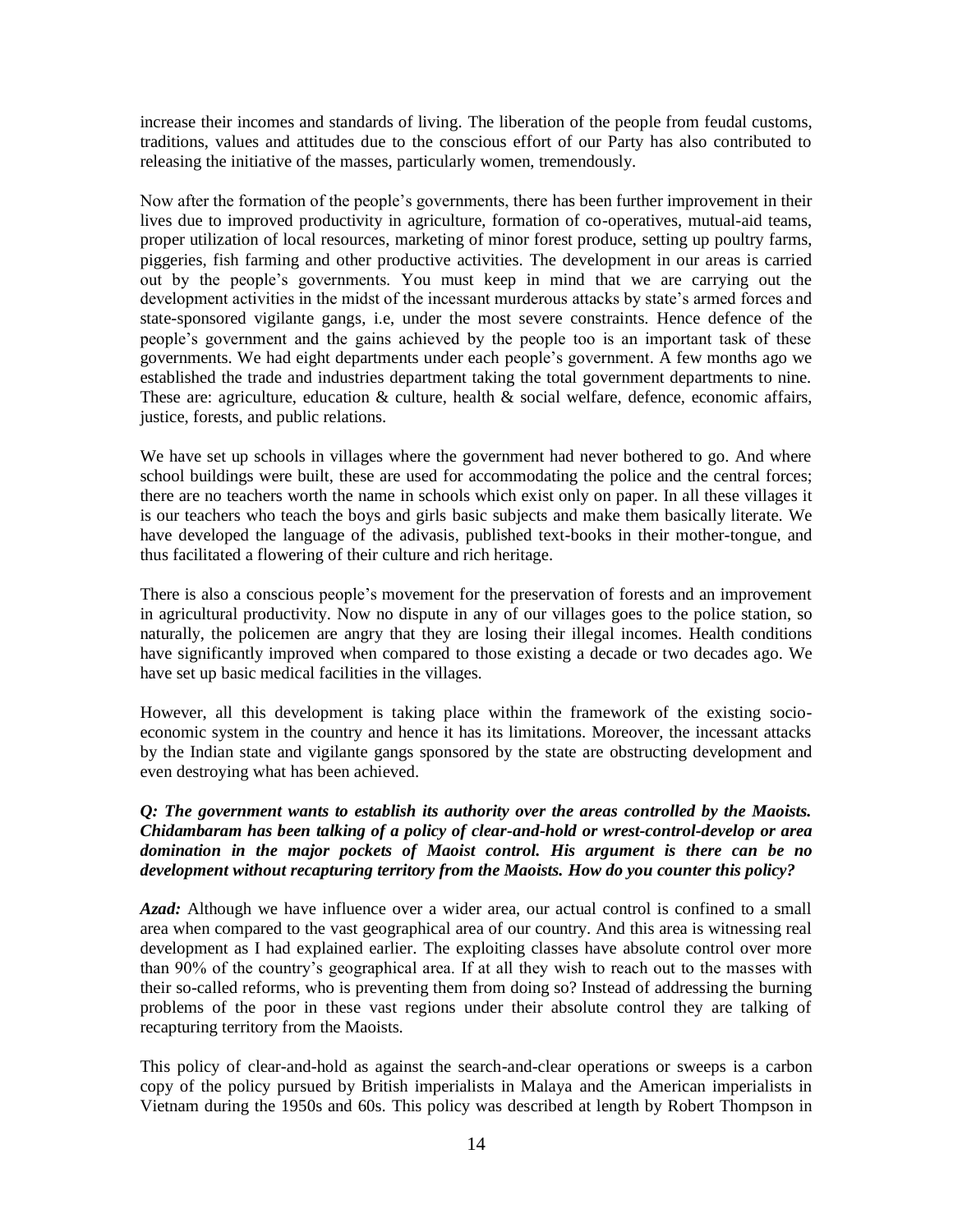his book "*Defeating Communist Insurgency*". The dual purpose of the clear-and-hold policy is to kill the insurgents and destroy their infrastructure. The key element in restoring state authority and control is the programme of strategic hamlet. The enemy has realized that short-term raids into the guerrilla bases and zones, however large-scale they might be, will not fetch lasting results and the revolutionaries can regroup. Hence, there is an increasing emphasis on clear-and-hold operations with the creation of strategic hamlet as the key. The basic military strategy of the enemy is to deploy as many of his forces as possible in the same area of operation as that of the guerrillas. And the strategic hamlet is a pre-condition for restoring state authority as this ensures the physical and political isolation of the guerrillas from the population. So run the basic principles of this policy of Thompson now pursued by Chidambaram & Co starting with Lalgarh. The success of the British in Malaya was not due to the greatness of this policy but due to the revisionist line of the leadership of the Communist Party leading the revolution in that country. Coming to our own experience in India, we find that in the glorious Telengana armed agrarian struggle of 1946-51, around 3000 villages were liberated but we lost them to the enemy control due to the betrayal by the leadership of the Communist Party. If a revolutionary line is pursued by the Party and uses the principle of guerrilla war properly, it will be impossible for the enemy to completely clear and hold an area for long, not to speak of development. The colossal failure of the strategic hamlets created through the combined salwa judum-state military campaign is a proof of this.

The Indian government will pour in huge funds and carry out some reforms to win over a section of the people in a few areas. But even in these areas they cannot sustain for long nor can they set up strategic hamlets in a vast region. Anyway their chief aim is to clear the areas of Maoists and hand over the mineral wealth to the corporate sector. So even if they compel us to retreat from some areas through their brute force, the entire population will be on our side and our war will be waged on a far extensive scale against the occupiers.

The case of Vietnam is a classic illustration of the total failure of the clear-and-hold policy propounded by Thompson. Although 8000 strategic hamlets were established in just two years, the enemy could not protect them or insulate them from the influence of the Vietcong, and several of these were recaptured by the guerrillas or used for their operations against the enemy forces. **The most important thing to keep in mind is: Guerrilla warfare is precisely developed to hit and run i.e., to hit at the enemy where he is vulnerable, harass the enemy day in and day out, cut off his supplies, create instability and a sense of insecurity among the enemy forces, annihilate them bit by bit, and finally throw them out from the area. Hence if the enemy wants to set up police and army camps in the interior, he will not last long. He will be under constant attack and harassment from our PLGA and the people"s militia.** How long can the enemy stay in these malaria-prone, water-scarce, inhospitable regions without any support or cooperation from the people? It will ultimately turn out to be a graveyard for these mercenary forces.

I can confidently say that within a short period, there will be demoralization and desertion from these repressive forces. We have to wait to see how Chidambaram would deal with these desertions and what measures he would adopt to boost up the morale of his forces. Raman Singh and Vishwa Ranjan have bee boosting up the morale of their forces by carrying out massacres of unarmed adivasis as in Singaram, Tongapal, Singanamadugu, etc and claiming that several Maoists were killed by their brave forces. Chidambaram too has to travel along this beaten path thereby sending us more recruits. And the more areas his forces try to "recapture", the deeper they will get bogged down in an unending civil war. The one lakh and odd forces that Chidambaram is currently deploying in the Maoist areas cannot control a fraction of the entire region. **These forces which spread state terror—the CRPF, BSF, EFR, IRB, CISF, ITBP,**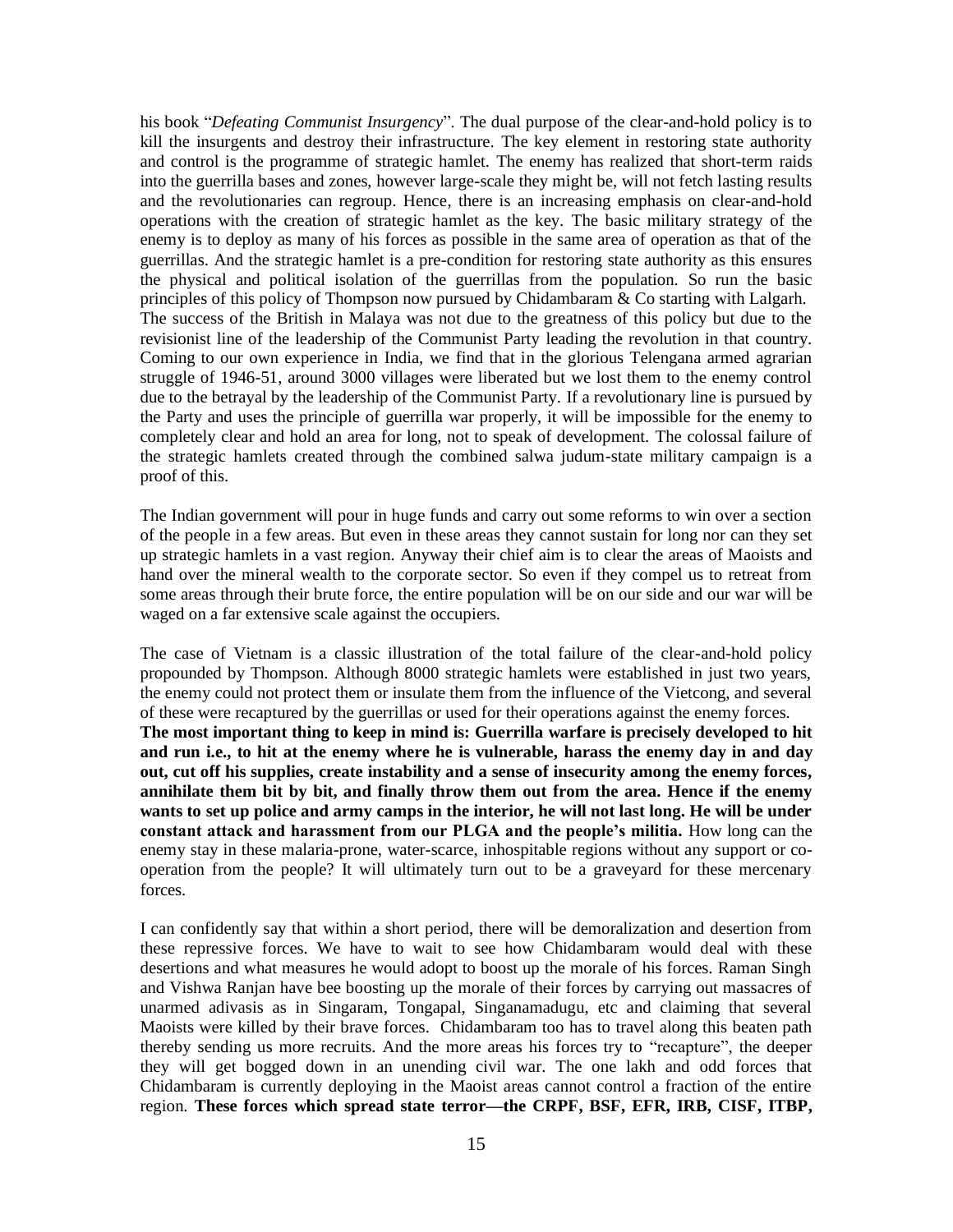**NSG, Cobras and various anti-Naxal special forces and elite commandos like the Greyhounds, STF, SOG, C-60, and so on—and their state-sponsored terrorist gangs like the salwa judum, sendra, TPC, JPC, NSS, Shanti Sena, Tigers and Cobras under various names, will get more and more bogged down and sucked ever deeper into the quicksands of people"s war. Chidambaram"s fond dream can never be fulfilled even if he turns the socalled red corridor literally into a corridor of red with the blood of the adivasis and Maoist revolutionaries by enacting gory blood-baths.** 

The reactionary rulers can neither wrest, control nor develop any of the regions but will get embroiled in a war of attrition causing thousands of deaths of innocent adivasis and losing their own forces in huge numbers. They can only destroy the villages through their policy of "**kill all, burn all, destroy all**" as pursued by their reactionary counterpart Chiang Kai-shek in prerevolutionary China. **The more destruction and havoc these mercenary forces cause the faster our people"s army will grow and our guerilla war will spread to wider regions in the country.** 

**Thanks to salwa judum, our war had achieved in four years what it would have otherwise achieved in two decades. Now thanks to Chidambaram, our war will expand to wider areas, mobilise wider masses, and also will gather new momentum and get new dynamism. Every mercenary repressive force, by its very nature and sense of insecurity in rebel-held areas,**  will end up murdering people and destroying their property. This is what even the mightiest army is doing in Iraq and Afghanistan and getting rapidly alienated from the people.

#### *Q: But the Home Minister says the government is duty-bound to establish the "rule of law"?*

*Azad:* The "rule of law", huh! Is the Home Minister serious about it? If so, why does he allow his police and the army to abduct people, illegally detain them for days without end, torture them in secret torture chambers in the most brutal manner, and murder them? Why did he permit the SIB of AP to abduct, torture and murder our central committee member comrade Patel Sudhakar? Why did he not ask his men to produce comrade Kobad Ghandy in the court within 24 hours after his arrest and instead kept him in illegal detention for four days? Chidambaram revealed how big a liar he is by announcing that Kobad was arrested on the  $20<sup>th</sup>$  of September and produced in the court within 24 hours. Just ten days ago, two of our comrades Ravi Sharma and Anuradha, were arrested from Jharkhand but the police vehemently denied even after the news was flashed in the media and the AP High Court called for an explanation from the police after a habeas corpus petition was filed. Only after they were completely exposed and all-round pressure was built up, the police produced them in the court on the  $14<sup>th</sup>$  claiming they were arrested only the previous day. The list of such incidents is endless. As regards the atrocities on innocent people I had already described in some detail.

The so-called "rule of law" bandied about by Manmohan, Chidambaram, Raman Singh, Buddhadeb and others is only an empty phrase that exists on paper. In the eyes of the people it is merely an eye-wash and, moreover, is an instrument used to oppress and suppress them. If the ―rule of law‖ is really implemented, the entire corrupt and lawless bureaucracy, police, and the political class would be languishing in jails.

#### *Q: What of the child soldiers? Some papers and TV channels have even shown some photos of child soldiers recruited by the Maoists. How is it correct to arm the children when you say you are fighting for liberation from all exploitation?*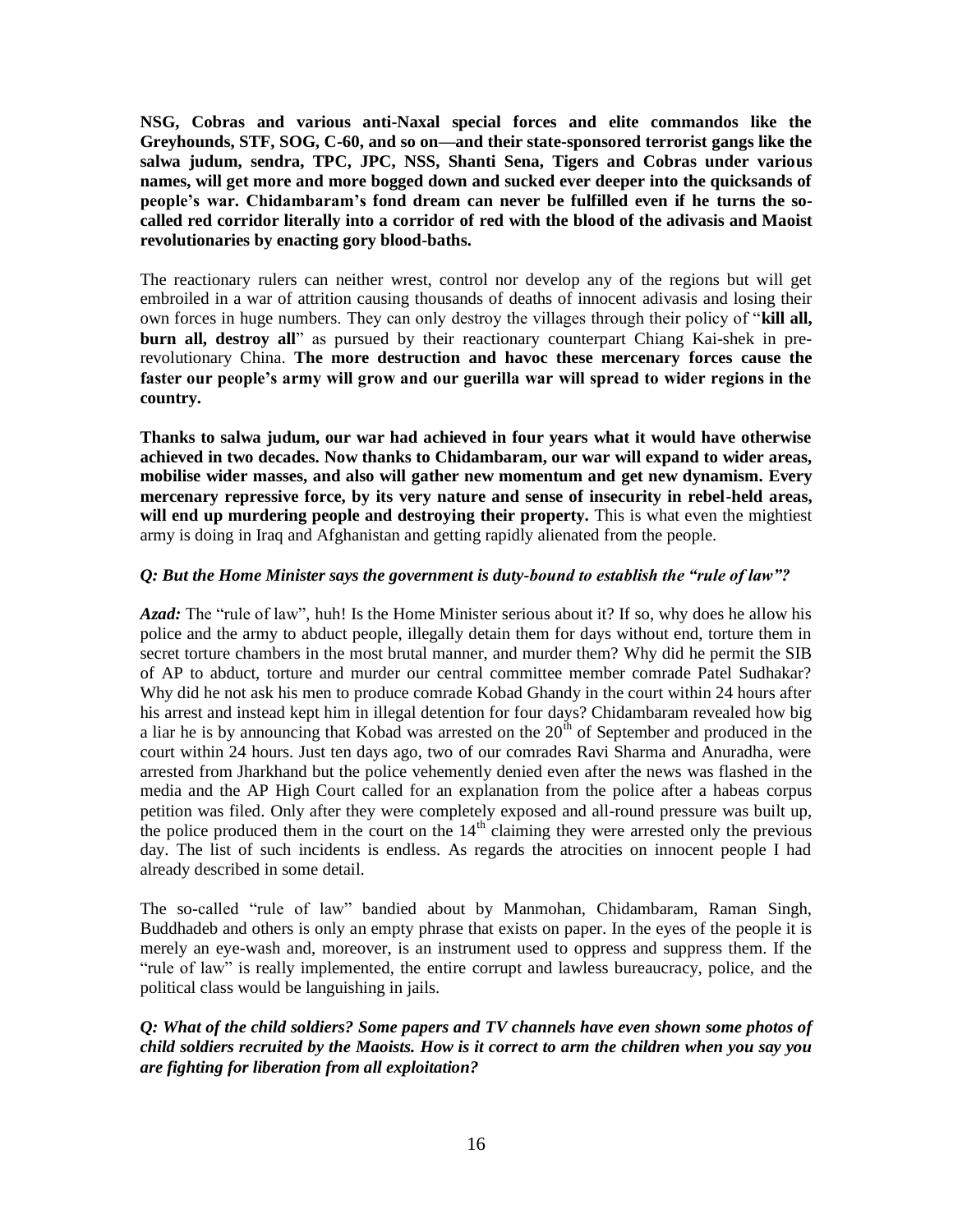*Azad:* Child soldier is another myth that is deliberately concocted and circulated by the police, the various reactionary parties ruling the country, some so-called political analysts employed by the reactionary rulers and dishonest media personnel as part of the enemy's psychological warfare. Some media channels have been carrying out vicious propaganda that Maoists are preventing children from going to schools, using them in various war-related activities, and so on. They exhibit photos of young boys and girls in our guerilla camps and conclude that they are used by us for fighting the enemy. Shame be on these liars and distorters! They do not even have the minimum honesty and integrity to verify the facts before telecasting such falsehoods. Besides these deliberate distorters and liars, there are also some well-meaning friends and human rights organizations who to are misled by this propaganda. At the same time, the employment of young boys and girls under 15 as SPOs in Chhattisgarh is conveniently forgotten by the very same people who cry hoarse about the non-existent child soldiers in the Maoist PLGA.

I can confidently tell you that there is not a single child soldier in our PLGA. Boys and girls in the villages do create problems when out PLGA squads visit them. They want to come with us and even parents request us to take them and teach them as there are no schools in the villages, or, even where there are schools, there are no teachers. So we take them to our camps and use the period to teach them basic knowledge—the three essential Rs. Then they go back home. They do PT exercises but no arms are given to these youngsters. It is these photos of children doing exercises that some channels have been showing and claiming that these are child soldiers. Our Party is a highly disciplined party with proletarian values and culture unlike the lawless lumpen goons of the ruling class parties who have the sole aim of gaining power and money. Even if a single case of recruiting someone who is under 16 years of age comes to the notice of any Party committee action is taken promptly. 16 years is the minimum age for joining the PLGA. One may debate on this as the minimum age in the armed forces and police is 18 years. We have already explained in several interviews why 16 years is good enough in the conditions obtaining in the war zones where children are associated with the Party and the people's army from a very young age. We can proudly say that the adivasis have received basic education only after our Party gained a foothold in these areas. Successive reactionary governments, whichever party they belonged to, have done absolutely nothing in this regard even though they were in existence for almost six decades. And now light has dawned upon rulers and they talk of development! Can there be greater hypocrisy than this?

Moreover, why are Manmohans, Chidambarams and all the ostriches refuse to free the children held captive in millions of sweatshops, quarries, and innumerable other places and send them to school? The children in the Maoist areas are a small fraction of the total child population in the country. What prevents the rulers from stopping child labour and providing education to them? And even worse, why are these gentlemen allowing their mercenary forces who call themselves C-60 commandos to rape pre-teen girls like the 13-year-old girl in Pavarvel village in Dhanora tehsil in Gadchiroli district, and leaving Munna Singh Thakur and other rapists scot-free even after they are identified by the victim?

## *Q: There have been several reports of extortion by your armed cadre. Some media reports allege that extortion money by Maoists reaches a whopping Rs. 2500 crores annually.*

*Azad:* This is again a part of the dirty propaganda war of lies and falsehood unleashed by the reactionary rulers who thrive on extortion. These rulers have more than a trillion dollars (almost 50 lakh crores) of black money sucked from the surplus produced by the Indian toiling masses and also siphoned off from the funds meant for the people. The top one per cent of the Indian population—the fatty layer thriving on fraud and extortion—wallow in filthy luxury, possess palatial buildings and what have you. Sonia, Manmohan, Chidambaram and the leaders of the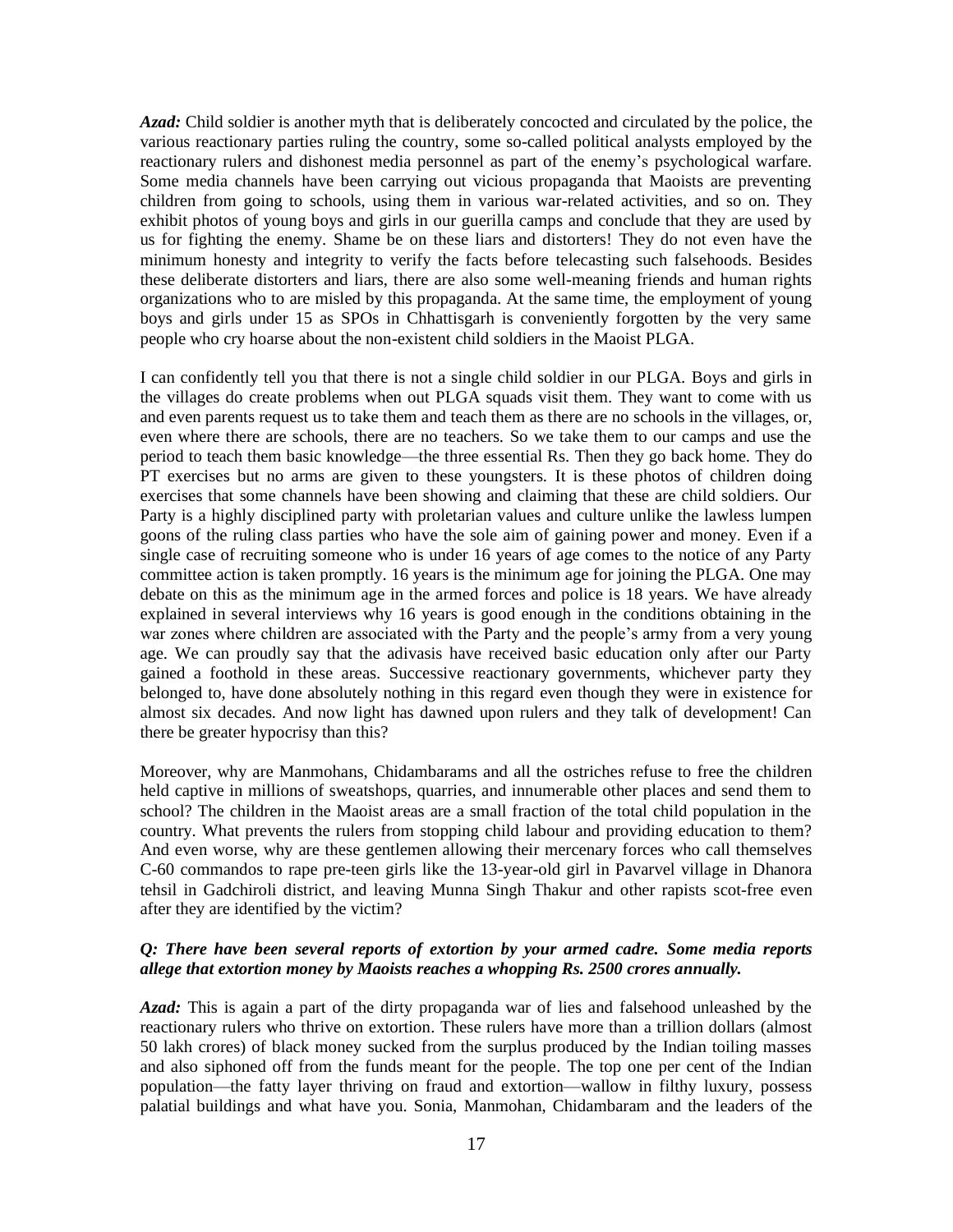major parliamentary parties are the political representatives of this filthy parasitical class. They have no right to speak against the selfless, dedicated revolutionaries who have given up everything to serve the people, literally live among the people, and have become martyrs for the people's cause.

The extortion money you are talking about is perhaps the money which the reactionaries could not extort from the people due to Maoist presence. In all the Maoist-controlled areas the local police, the government bureaucrats, forest contractors and other exploiters are unable to procure money from the people. They might have calculated how much they had lost due to the ongoing people's war and hence concluded that this money is going into the hands of the Maoists.

As far as our funds are concerned, we rely mainly on the people. We also collect taxes from the traders and others in our areas of dominance but it is nominal. This is not extortion. Extortion means what the political leaders, government bureaucrats, encounter specialists and police officials collect through coercion and intimidation from businessmen and people from all walks of life. The entire world knows who are the extortionists and yet the very same extortionists and other pseudo-intellectuals have the audacity to accuse the Maoists as extortionists. One is reminded of a thief himself shouting "*Thief! Thief!"* There are cases of extortion by statesponsored pseudo-Naxalites like TPC, JPC, PLFI and so on who share the booty with the police officials.

Some of the pseudo-intellectuals and police top brass even allege that Maoists derive huge income from narcotics business as the DGP of Chhattisgarh, Vishwa Ranjan, has been doing. If our Party had some legality we could have sued this rogue for spreading lies and defaming the Party. The fact is, it is the police who had encouraged the cultivation of ganja in Malkangiri and when the Maoists tried to stop it, the disgruntled elements from the ganja growers were turned into their informers by the police and used against us.

## *Q: Lastly, what is your Party's call to the people at large?*

*Azad:* We appeal to the people of our country to stand up boldly against this unjust cruel war on the poorest of the poor waged by the central and state governments in the name of suppressing red terror. **The only terror that is terrifying the people of our country is state terror, saffron terror, and the terror of the exploiters and oppressors. Violence is a structural feature of our society: it is an inbuilt, inherent characteristic of the existing unjust, authoritarian, hierarchical, oppressive and rotten society. Just think of it! A mere five per cent of the country"s population oppresses and suppresses the remaining 95 per cent through extremely brutal violence reminding us of unthinkable medieval brutalities. All tools for perpetrating violence are monopolized by the ruling classes and their representative state apparatus. The poorest sections of the society, who live a life of extreme misery and destitution, are forced into meek submission to the exploiters as they have no means to fight the violent repressive tools in the hands of the state. It is these hungry and angry masses who form the backbone of our revolution. Their violence is only defensive violence or counter-violence to the eternal state violence.** Every peace-loving democratic citizen of this country should realize this truth and defend the revolutionary violence of the oppressed led by the CPI(Maoist).

We must all ask the question: who is spreading terror? Whose policies have led to the suicides of two lakh farmers in just one decade? Who has been spreading insecurity and pushing the vast majority to live under daily fear of hunger and starvation? Who is artificially hoarding essential commodities and terrorizing the people? Who is snatching the lands from the adivasis, dalits,